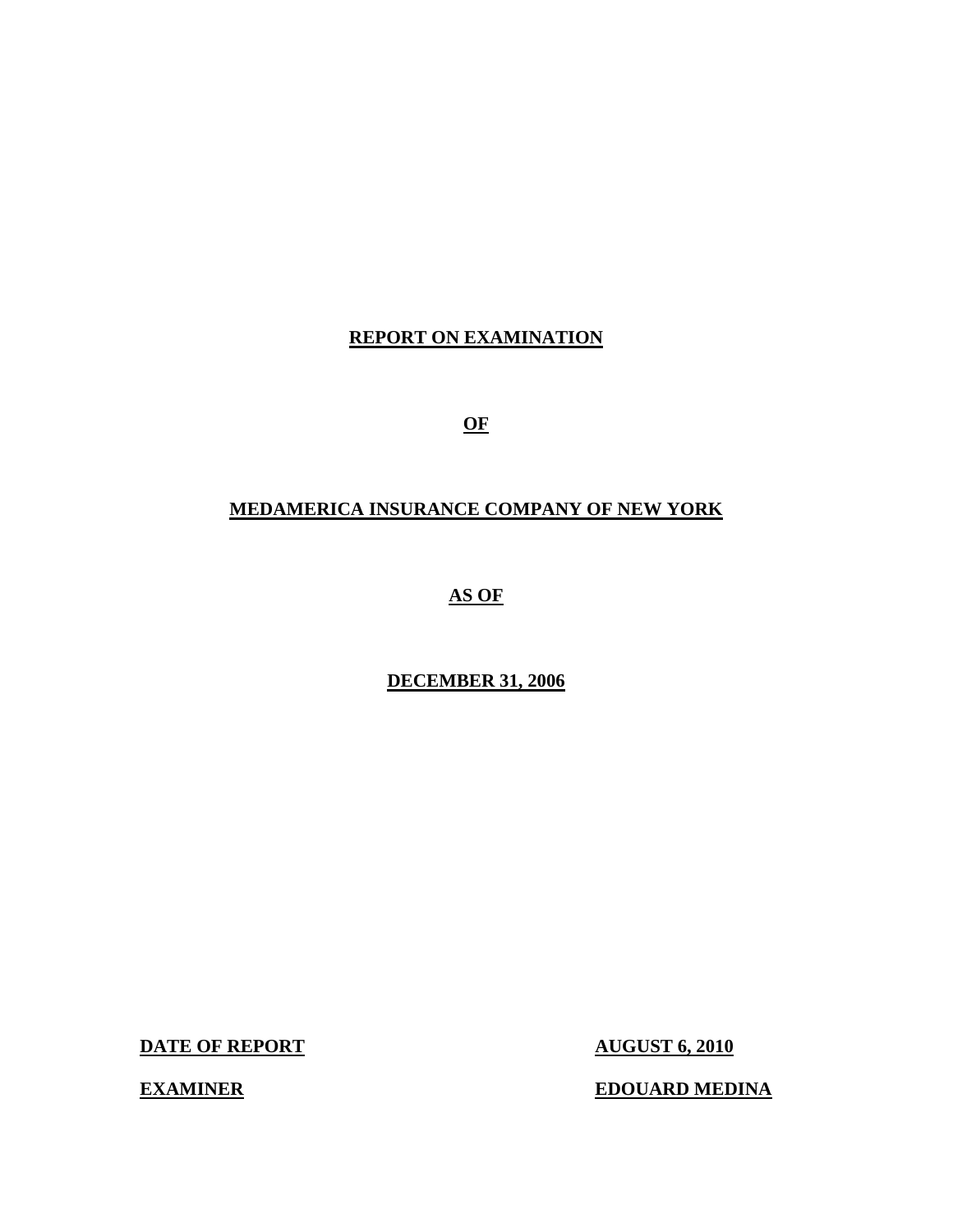# **TABLE OF CONTENTS**

# **ITEM NO. PAGE NO.**

| 1. | Scope of examination                                                                                                                                                                                     |                                 |  |  |  |
|----|----------------------------------------------------------------------------------------------------------------------------------------------------------------------------------------------------------|---------------------------------|--|--|--|
| 2. | Description of the Company                                                                                                                                                                               | $\overline{4}$                  |  |  |  |
|    | Management and controls<br>А.<br>Territory and plan of operation<br>B.<br>$C_{\cdot}$<br>Reinsurance<br>Holding company system<br>D.<br>Investment activities<br>$E_{\rm{m}}$<br>F. Accounts and records | 8<br>10<br>12<br>13<br>16<br>18 |  |  |  |
| 3. | <b>Financial statements</b>                                                                                                                                                                              | 21                              |  |  |  |
|    | <b>Balance</b> sheet<br>$A_{-}$<br>Statement of revenue and expenses and capital<br>B.<br>and surplus                                                                                                    | 21<br>23                        |  |  |  |
| 4. | Aggregate reserve for accident and health contracts                                                                                                                                                      | 24                              |  |  |  |
| 5. | Market conduct activities                                                                                                                                                                                | 25                              |  |  |  |
| 6. | Compliance with prior report on examination                                                                                                                                                              |                                 |  |  |  |
| 7. | Summary of comments and recommendations                                                                                                                                                                  |                                 |  |  |  |

Appendix A – Information Systems Review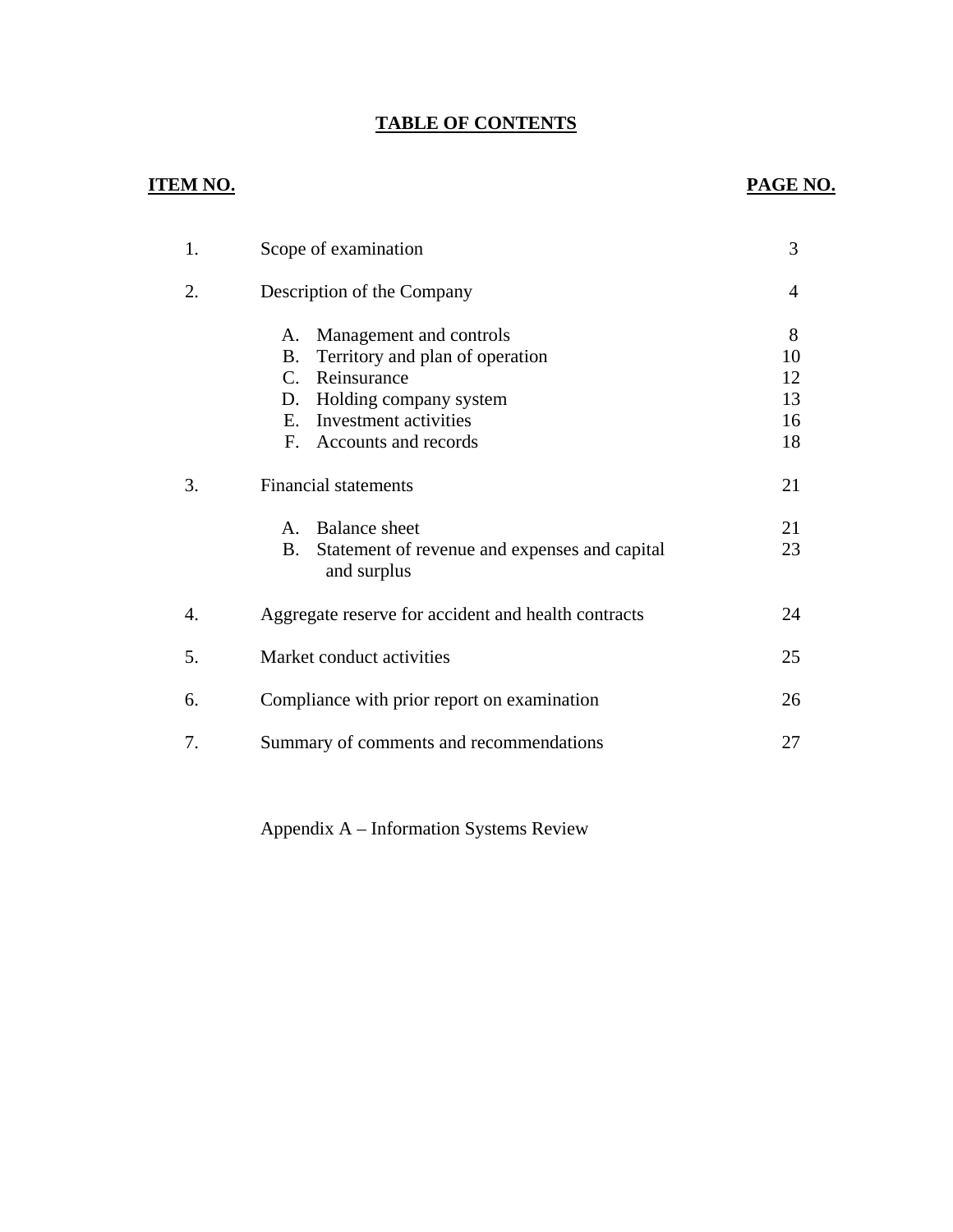

STATE OF NEW YORK INSURANCE DEPARTMENT 25 BEAVER STREET NEW YORK, NEW YORK 10004

 David A. Paterson James J. Wrynn Governor **Superintendent** Superintendent Superintendent Superintendent Superintendent Superintendent Superintendent

August 6, 2010

Honorable James J. Wrynn Superintendent of Insurance Albany, NY 12257

Sir:

Pursuant to the provisions of the New York Insurance Law and acting in accordance with the instructions contained in Appointment Number 22095, dated October 2, 2003, attached hereto, I have made an examination into the condition and affairs of MedAmerica Insurance Company of New York, a domestic for-profit accident and health insurance company licensed under the provisions of Article 42 of the New York Insurance Law, as of December 31, 2006, and submit the following report thereon.

The examination was conducted at the home office of MedAmerica Insurance Company of New York, located at 165 Court Street, Rochester, New York 14647.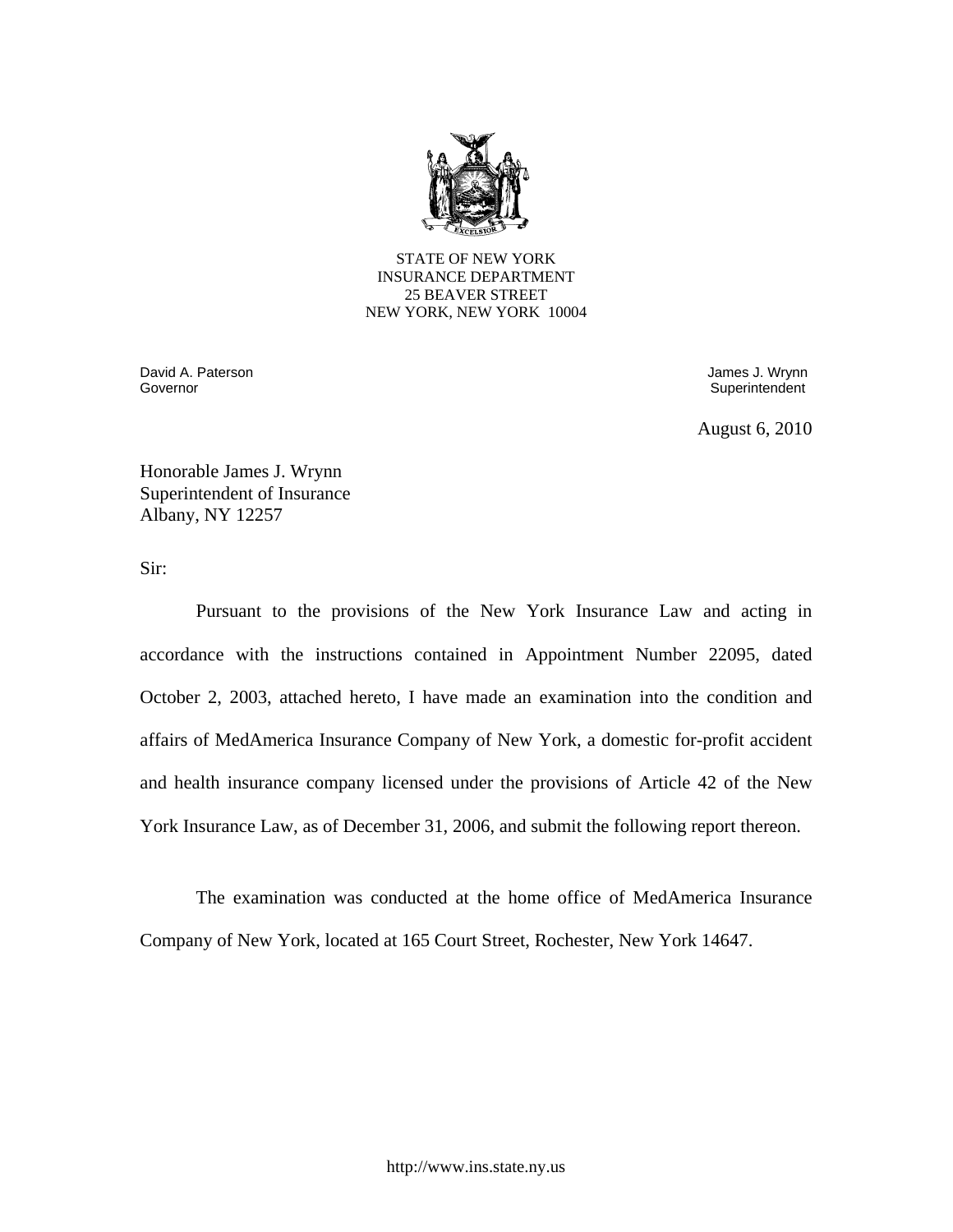Wherever the designations the "Company" or "MANY" appear herein, without qualification, they should be understood to indicate MedAmerica Insurance Company of New York.

Wherever the designations the "Parent" or "MI" appear herein, without qualification, they should be understood to indicate MedAmerica, Inc., a wholly-owned subsidiary of Excellus Health Plan, Inc. and MANY's Parent.

Wherever the designations "Excellus" or "EHP" appear herein, without qualification, they should be understood to indicate Excellus Health Plan, Inc., the parent of MedAmerica, Inc.

Wherever the designation the "Department" appears herein, without qualification, it should be understood to refer to the New York State Insurance Department.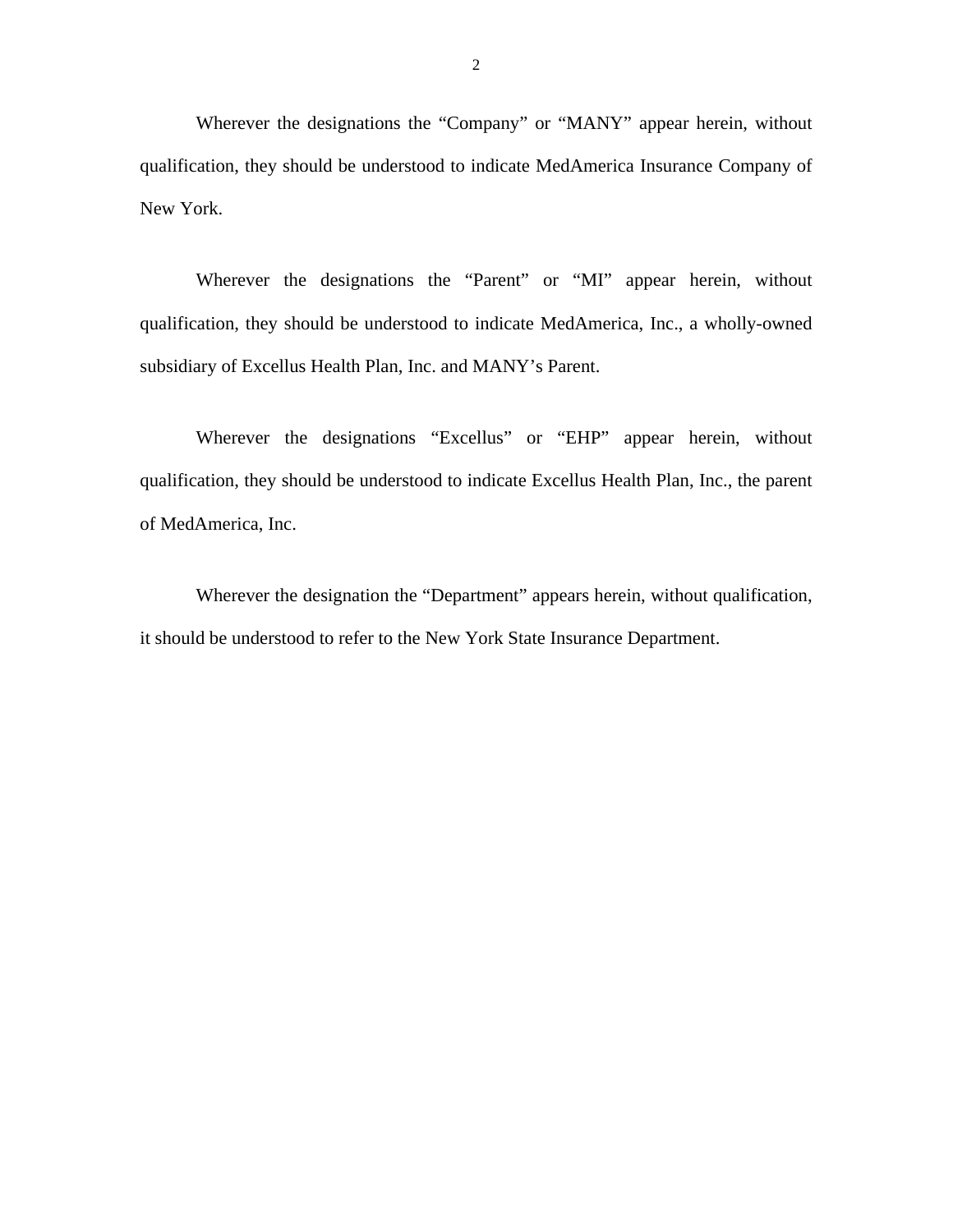#### 1. **SCOPE OF EXAMINATION**

<span id="page-4-0"></span>The previous examination of the Company was conducted as of December 31, 1997. This examination covered the nine-year period from January 1, 1998 through December 31, 2006. Transactions occurring subsequent to December 31, 2006, were reviewed where deemed appropriate by the examiner.

The examination comprised a verification of assets and liabilities as of December 31, 2006, in accordance with statutory accounting principles (SAP), as adopted by the Department, a review of income and disbursements deemed necessary to accomplish such verification, and utilized, to the extent considered appropriate, work performed by the Company's independent certified public accountants.

A review was also made of the following items as called for in the *Examiners Handbook of the National Association of Insurance Commissioners* (NAIC):

> History of the Company Management and controls Corporate records Fidelity bonds and other insurance Territory and plan of operation Growth of the Company Business in force Loss experience Reinsurance Accounts and records Financial statements Market conduct activities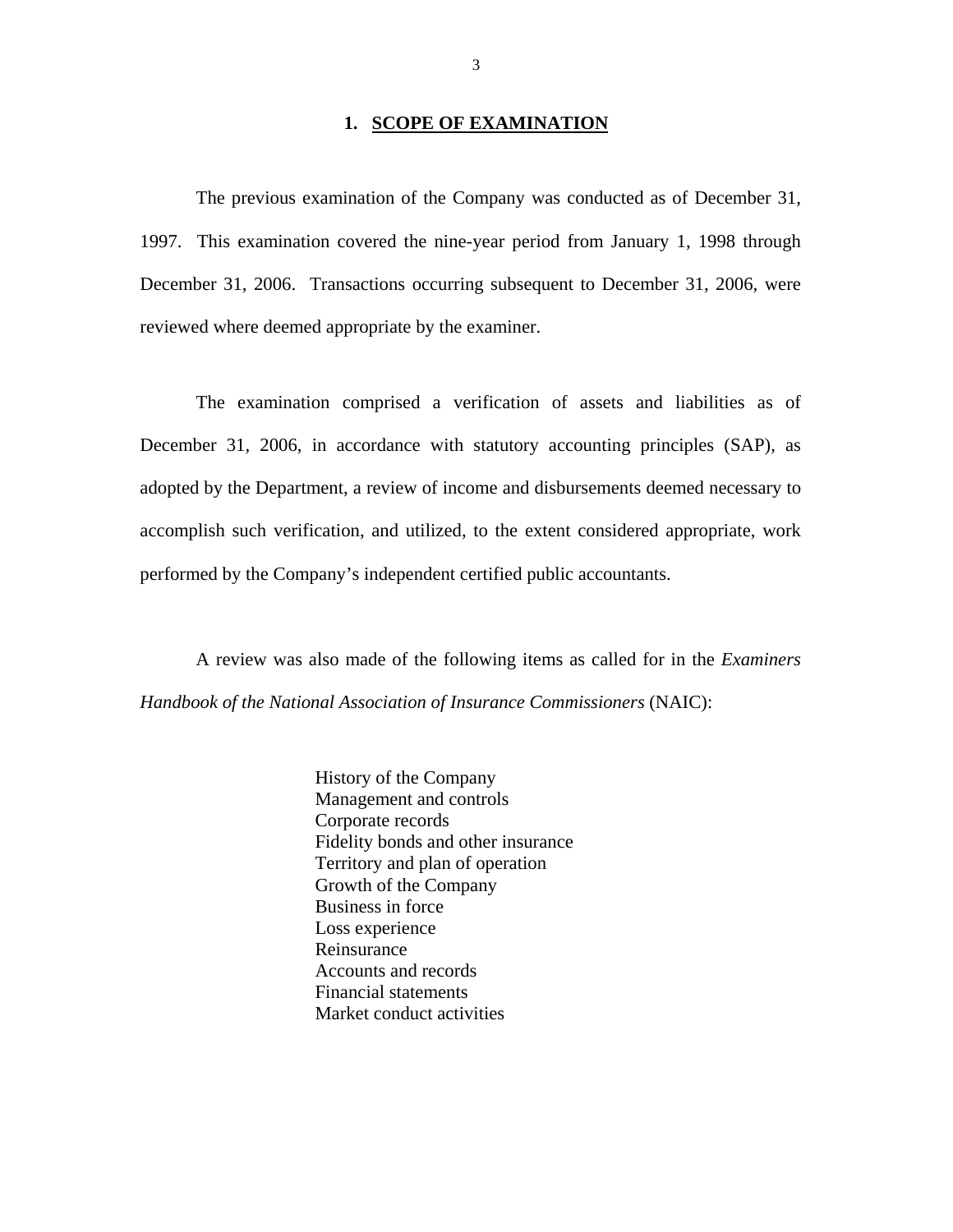<span id="page-5-0"></span>This report on examination is confined to financial statements and comments on those matters which involve departures from laws, regulations or rules, or which are deemed to require explanation or description.

A review was also made to ascertain what actions were taken by the Company with regard to comments and recommendations made in the prior report on examination.

During this examination, a review of the Company's information systems and related operations was conducted by Ernst and Young, LLP, as directed by the Department. The review focused on general internal controls with regard to the Company's information technology processing environment, as well as controls over specific applications. The results of this review are included in Appendix A of this report.

#### **2. DESCRIPTION OF THE COMPANY**

The Company was incorporated in New York State on November 2, 1987, under the name Finger Lakes Long Term Care Insurance Company, as a stock accident and health insurance company, pursuant to Section 1201 of the New York Insurance Law. On that same date, the Company's declaration of intention and charter were approved by the Attorney General of the State of New York and filed with the Department. On November 13, 1987, the Company was licensed by the Department to do the business of accident and health insurance, pursuant to Section  $1113(a)(3)$  of the New York Insurance Law.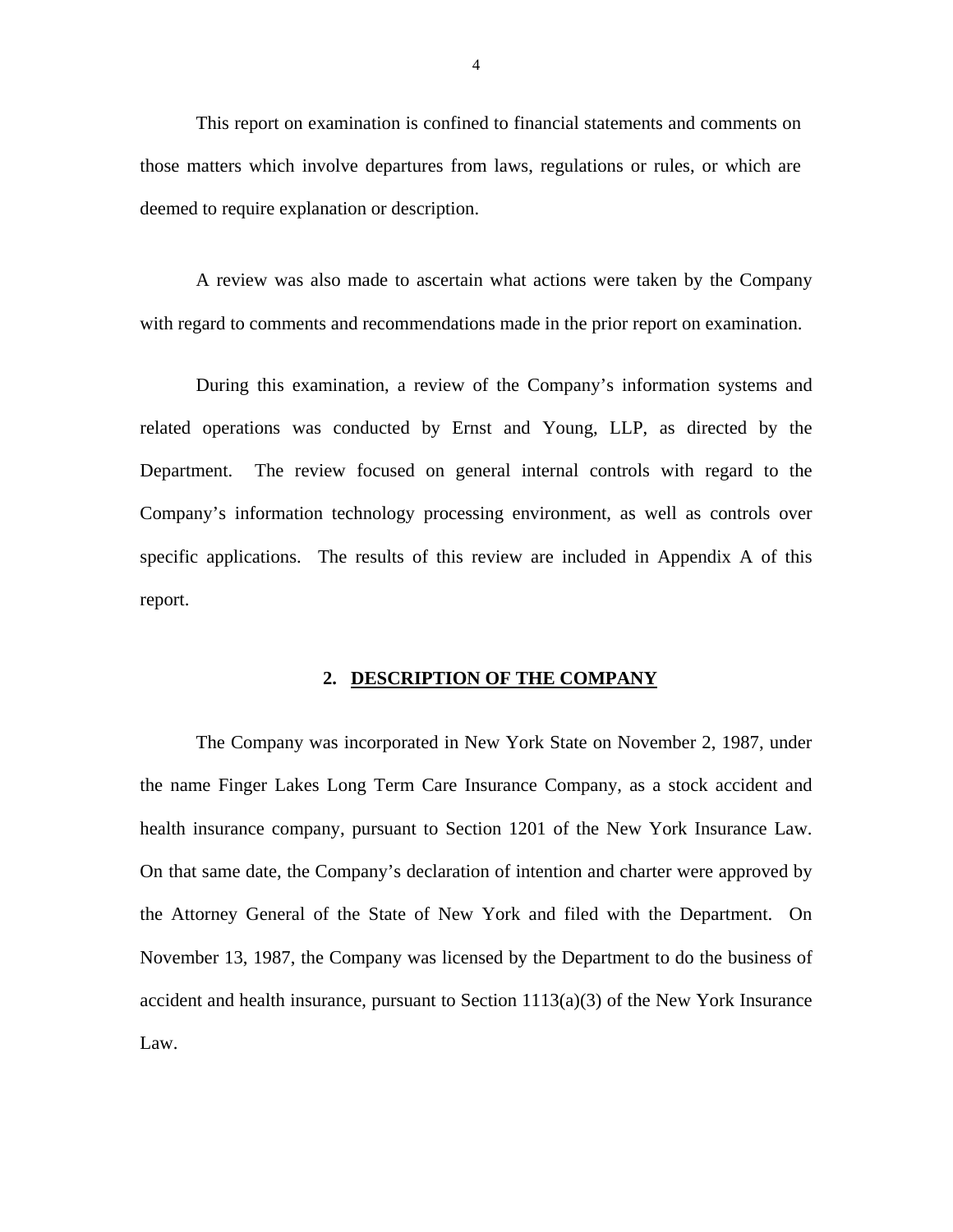<span id="page-6-0"></span>The Company was formed by two corporations, Rochester Hospital Service Corporation and Genesee Valley Medical Care, Inc., for the purpose of underwriting long-term care insurance. Such coverage provides for health care at nursing homes and private residences.

As part of its formation, on November 2, 1987, the Company issued 1,000 shares of \$300 par value per share common stock, with 667 shares issued to the Rochester Hospital Service Corporation, and 333 shares issued to Genesee Valley Medical Care, Inc., for a sale price of \$600 per share; resulting in consideration of \$600,000. Of this amount, \$300,000 represented paid-in capital and \$300,000 represented gross paid-in and contributed surplus. On January 17, 1990, the Company's board of directors authorized a charter amendment, increasing the Company's paid-in capital from \$300,000 to \$1,800,000. The amendment increased the number of shares (par value \$300) the Company was authorized to issue from 1,000, to 6,000 shares. On January 17, 1990, the sale of 3,334 shares to Rochester Hospital Service Corporation, and 1,666 shares to Genesee Valley Medical Care, Inc. was completed.

The Rochester Hospital Service Corporation, which changed its name to Finger Lakes Health Insurance Company, Inc., and Genesee Valley Medical Care, Inc., which changed its name to Finger Lakes Medical Insurance Company, Inc., on December 31, 1998, merged with each other and with other corporations and became Excellus Health Plan, Inc. (EHP). As a result, EHP directly owned all of the outstanding shares of the Company.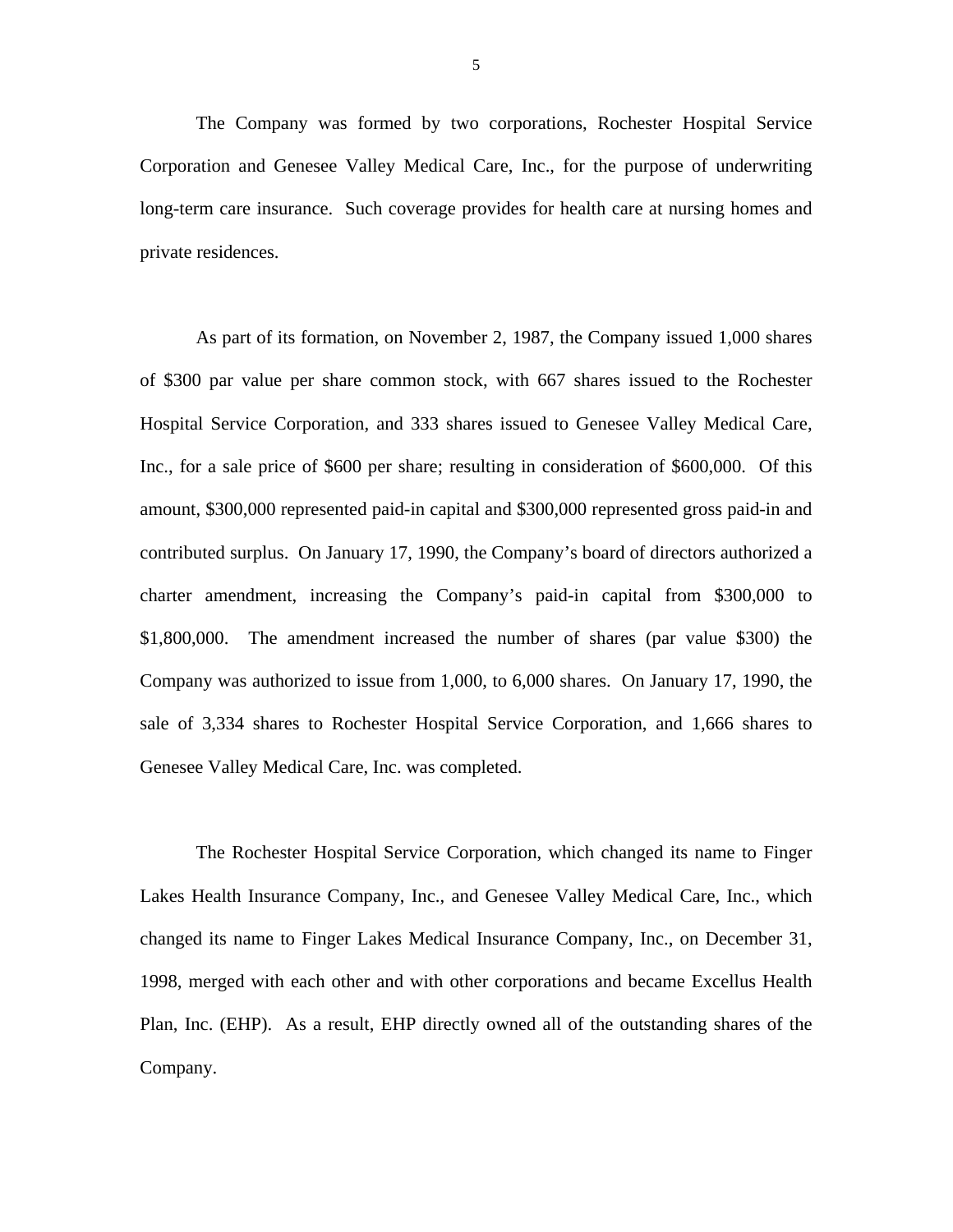On January 11, 2000, MedAmerica, Inc. (formerly Excellus Long-Term Care Holding Company) was formed under the New York Business Corporation Law, with EHP as its sole shareholder. On April 24, 2000, 6,000 shares of the former Finger Lakes Long Term Care Insurance Company which, on December 18, 2000, changed its name to MedAmerica Insurance Company of New York, were issued to MedAmerica, Inc. Additionally, on May 12, 2000, 10,000 shares of MedAmerica, Inc. were issued to Excellus Health Plan, Inc.

MANY's long-term care products, marketed under the name "Simplicity", provide coverage for care in nursing facilities, adult care centers, hospices and home care. MedAmerica Insurance Company of New York and MedAmerica Insurance Company operate under common management and administration in a Rochester, New York office. MANY is licensed to issue long-term care policies in only the state of New York, while its affiliates, MedAmerica Insurance Company, a Pennsylvania domestic insurance company, was licensed to write long-term care insurance in 49 states and the District of Columbia, and MedAmerica Insurance Company of Florida, which was incorporated subsequent to the examination date (March 3, 2007) and commenced business on October 1, 2007, is licensed to write long-term care insurance only in the state of Florida.

As a result of the formation of MedAmerica Insurance Company of Florida, MedAmerica Insurance Company, on December 15, 2007, surrendered its Florida license to the Florida Office of Insurance Regulation.

6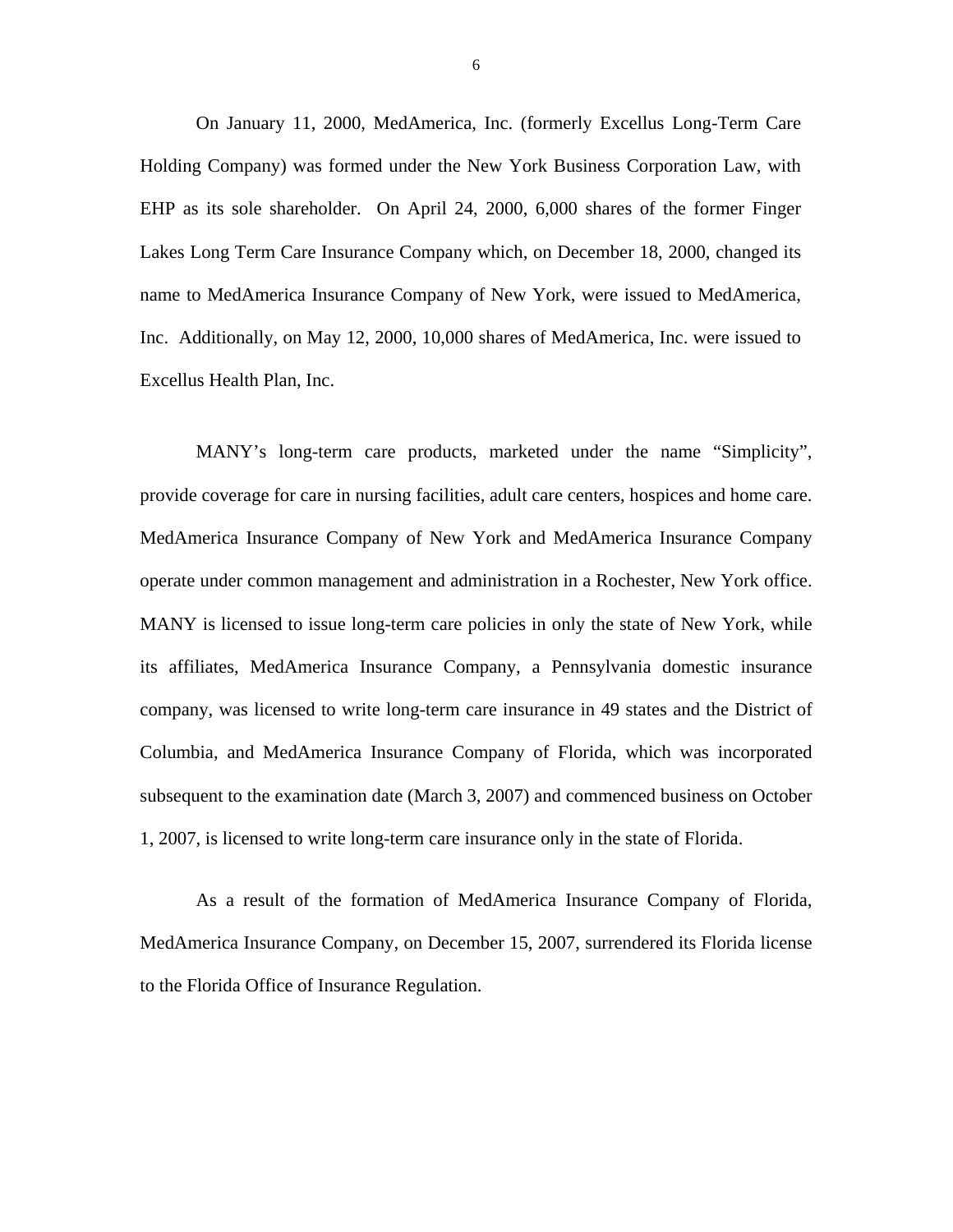The Company's sustained premium growth and a series of net losses that negatively impacted its risk-based capital position led Excellus Health Plan, Inc. to provide numerous surplus infusions to the Company.

The following table shows the paid-in capital and surplus contributions from Excellus since the formation of MANY:

| Date       | Amount       |
|------------|--------------|
| 10/1/1989  | \$3,100,000  |
| 9/1/1992   | 3,000,000    |
| 9/28/2001  | 1,000,000    |
| 6/25/2002  | 2,000,000    |
| 6/4/2004   | 5,000,000    |
| 12/10/2004 | 5,000,000    |
| 12/15/2005 | 12,500,000   |
| 12/19/2006 | 9,000,000    |
| Total      | \$40,600,000 |

A breakdown of the surplus paid-in and changes in capital and surplus since the formation of the Company is as follows:

|          | Number<br>οf<br>Common<br><b>Shares</b> | Par   | Common<br>Capital | Gross Paid-<br>in and<br>Contributed<br>Surplus as of<br>the Date<br>Indicated | Capital and<br>Contributed<br><b>Surplus</b><br>as of the<br>Date<br>Indicated in | Capital and<br><b>Surplus</b><br>Contributions<br>as of the<br>Date<br>Indicated in |
|----------|-----------------------------------------|-------|-------------------|--------------------------------------------------------------------------------|-----------------------------------------------------------------------------------|-------------------------------------------------------------------------------------|
| Date     | <b>Issued</b>                           | Value | <b>Stock</b>      | in Column 1                                                                    | Column 1                                                                          | Column 1                                                                            |
| 11/02/87 | 1,000                                   | \$300 | 300,000<br>\$.    | 967,245<br>\$                                                                  | \$1,267,245                                                                       |                                                                                     |
| 10/01/89 | 1,000                                   | 300   | 300,000           | 4,067,245                                                                      | 4,367,245                                                                         | 3,100,000<br>\$                                                                     |
| 01/17/90 | 6,000                                   | 300   | 1,800,000         | 2,567,245                                                                      | 4,367,245                                                                         |                                                                                     |
| 09/01/92 | 6,000                                   | 300   | 1,800,000         | 5,567,245                                                                      | 7,367,245                                                                         | 3,000,000                                                                           |
| 09/28/01 | 6,000                                   | 300   | 1,800,000         | 6,567,245                                                                      | 8,367,245                                                                         | 1,000,000                                                                           |
| 06/25/02 | 6,000                                   | 300   | 1,800,000         | 8,567,245                                                                      | 10,367,245                                                                        | 2,000,000                                                                           |
| 06/04/04 | 6,000                                   | 300   | 1,800,000         | 13,567,245                                                                     | 15,367,245                                                                        | 5,000,000                                                                           |
| 12/10/04 | 6,000                                   | 300   | 1,800,000         | 18,567,245                                                                     | 20, 367, 245                                                                      | 5,000,000                                                                           |
| 12/15/05 | 6,000                                   | 300   | 1,800,000         | 31,067,245                                                                     | 32,867,245                                                                        | 12,500,000                                                                          |
| 12/19/06 | 6,000                                   | 300   | 1,800,000         | 40,067,245                                                                     | 41,867,245                                                                        | 9,000,000                                                                           |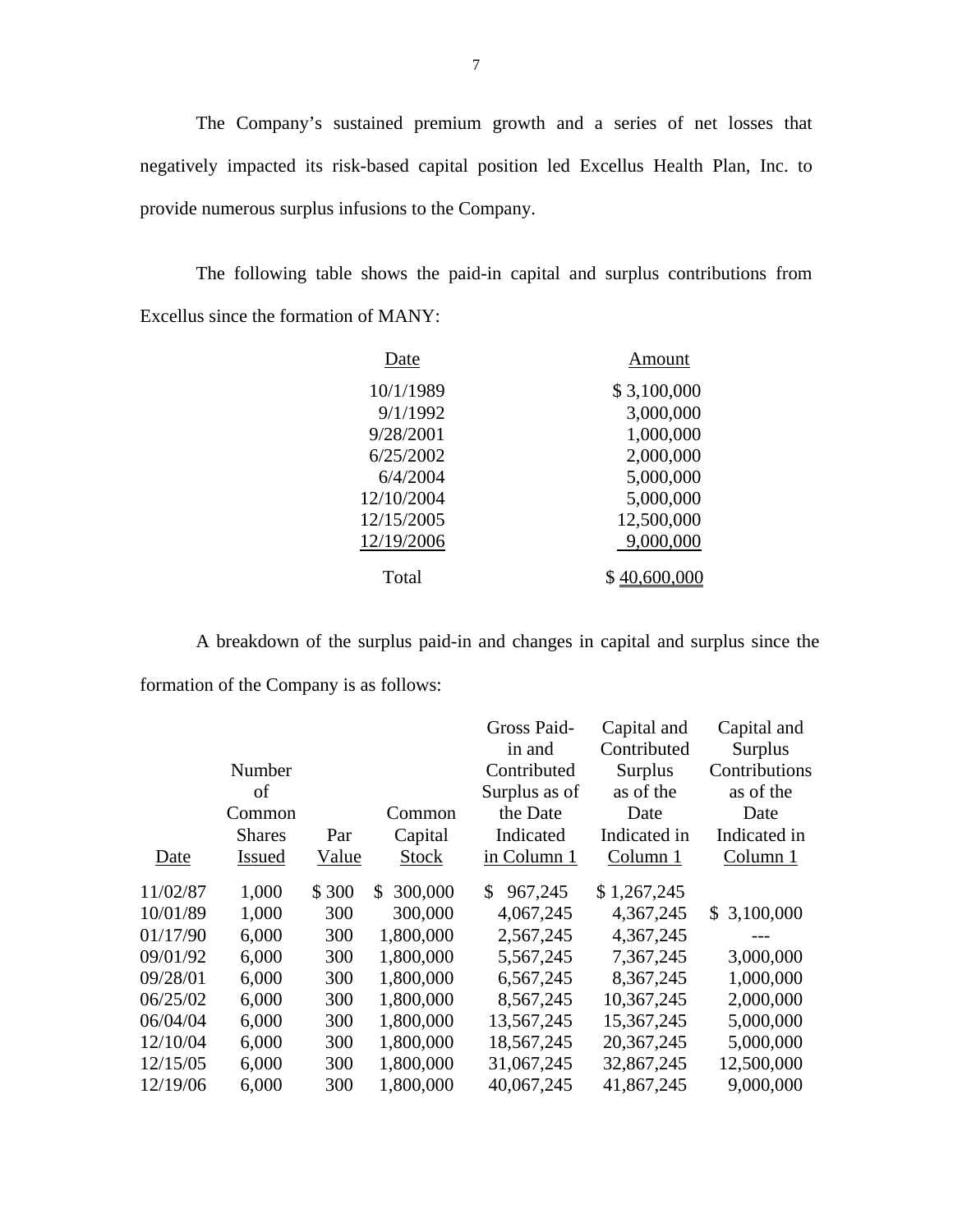#### <span id="page-9-0"></span>A. Management and Controls

Pursuant to the Company's charter and by-laws, management of the Company is to be vested in a board of directors consisting of twenty-three members. The board is to meet four times during each calendar year, in accordance with its by-laws. As of December 31, 2006, the board of directors was comprised of nineteen members as follows:

#### Name and Residence

Hermes L. Ames III Menands, NY

Natalie L. Brown Barneveld, NY

Randall L. Clark East Amherst, NY

Thomas S. Coughlin Brackney, PA

John G. Doyle Jr. Rochester, NY

Deborah A. Freund, PhD Jamesville, NY

David T. Griffith New Hartford, NY

Thomas Y. Hobart Jr. E. Amherst, NY

Pittsford, NY David H. Klein

Daniel R. Mackenzie, M.D. Trumansburg, NY

#### Principal Business Affiliation

Retired

CEO, Girl Scouts Foothills Council, Inc.

Vice Chairman, Dunn Tire

President & CEO, McFarland-Johnson, Inc.

Chairman, Doyle Security Systems, Inc.

Distinguished Professor, Syracuse University & Center for Policy Research, Maxwell School, SU

Vice Chairman, M. Griffith, Inc.

President Emeritus, New York State United Teachers

Chief Executive Officer, Excellus Health Plan, Inc. and MedAmerica Insurance Company of New York

President & CEO, Cayuga Medical Center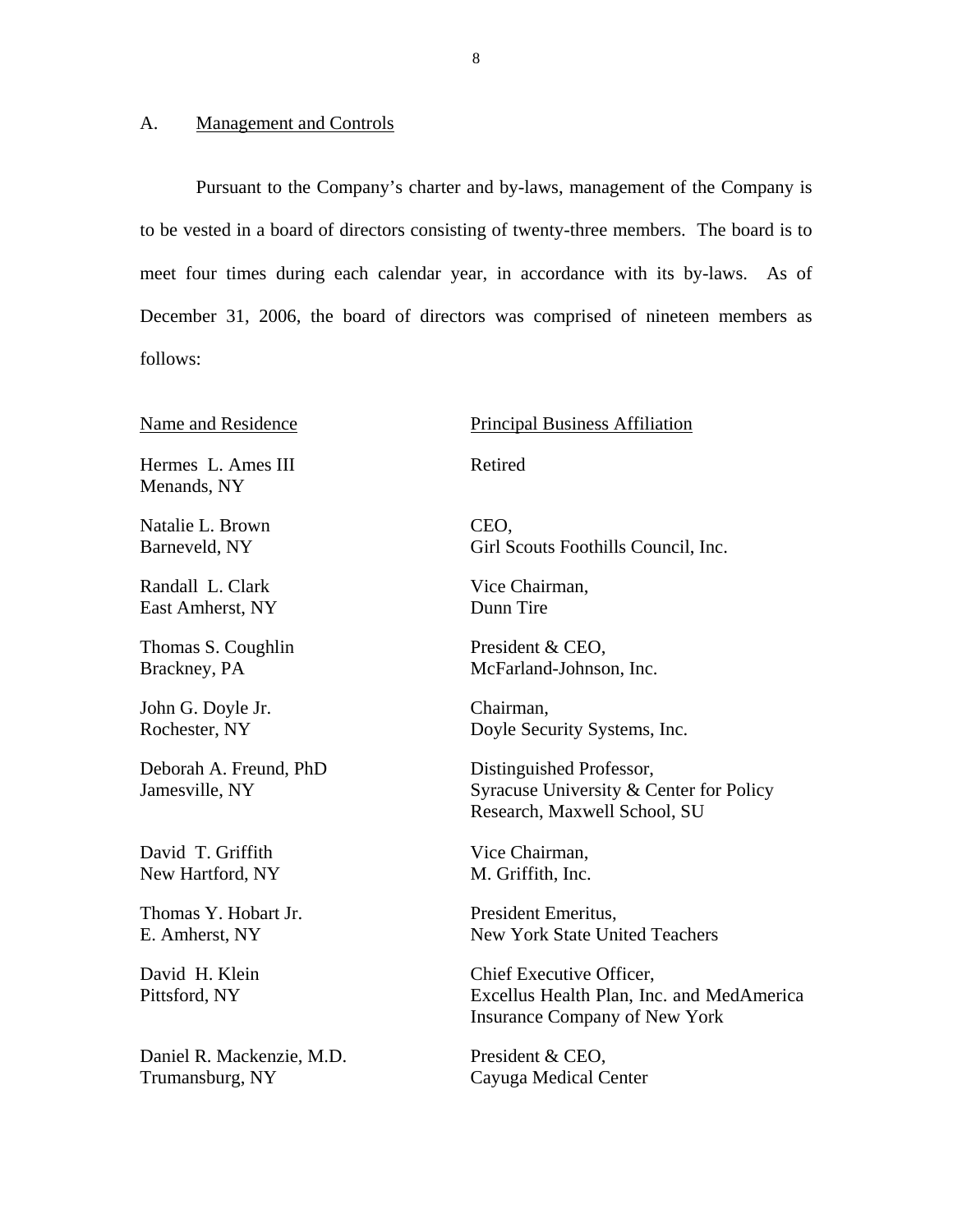| Name and Residence                     | <b>Principal Business Affiliation</b>     |
|----------------------------------------|-------------------------------------------|
| Thomas L. Mahoney, MD                  | Private Practice & CEO,                   |
| Pittsford, NY                          | Rochester Individual Practice Association |
| Geraldine C. Ochocinska<br>Amherst, NY | Retired                                   |
| Edward J. Petinella                    | President & CEO,                          |
| Webster, NY                            | Home Properties, Inc.                     |
| Carol Raphael                          | President & CEO,                          |
| New York, NY                           | Visiting Nurse Service of New York        |
| Leonard E. Redon                       | Vice President,                           |
| Pittsford, NY                          | Paychex, Inc.                             |
| David D. Reh                           | President,                                |
| Victor, NY                             | The Raytec Group                          |
| Casper F. Sedgwick<br>Fayetteville, NY | Retired                                   |
| Albert J. Simone, PhD                  | President.                                |
| Pittsford, NY                          | Rochester Institute of Technology         |
| George F.T. Yancey Jr.                 | Managing Director,                        |
| Rochester, NY                          | Delta Point Capital Management            |

The minutes of all of the meetings of MANY's board of directors and committees thereof held during the examination period were reviewed. The meetings were generally well attended, with all directors attending at least one-half of the meetings they were eligible to attend.

It is noted that Article III of the Company's by-laws requires that the board of directors consist of twenty-three members. As noted above, there were only nineteen members on the board at December 31, 2006.

It is recommended that the Company maintain the required number of members on its board of directors, in accordance with Article III of the Company's by-laws.

9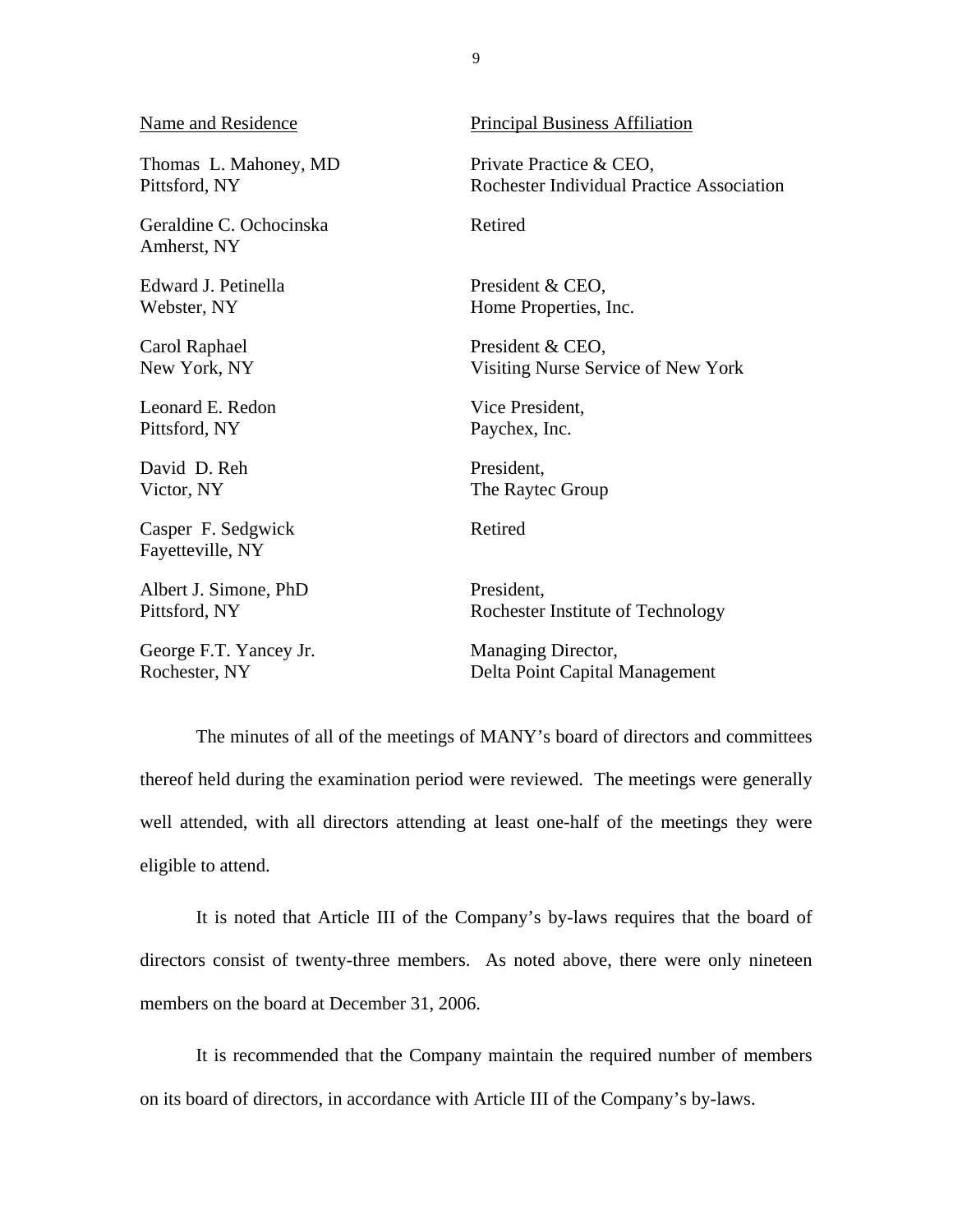<span id="page-11-0"></span>The officers of the Company as of December 31, 2006, were as follows:

Name Title

David H. Klein Chief Executive Officer William L. Naylon Vice President Cheryl L. Bush Vice President William Ellsworth Jones Jr. Vice President of Sales Angela Lynn Hoteling Assistant Secretary

Christopher Dean Perna President and Chief Operating Officer

Emil Douglas Duda Treasurer and Chief Financial Officer

#### B. Territory and Plan of Operation

At December 31, 2006, the Company was authorized to transact the kinds of business specified in Section 1113(a)(3) of the New York Insurance Law (accident and health). The Company is licensed to do business in the State of New York only. During the examination period the Company's sole line of business was long-term care insurance.

The Company solicited business as a direct writer for a majority of the business produced during the period under examination. The Company also entered into agreements with agents and brokers for the solicitation of business. The Company conducts all business from its home office in Rochester, New York.

Based upon the lines of business for which the Company is licensed, the Company's current capital structure, and pursuant to the requirements of Articles 13 and 42 of the New York Insurance Law, the Company is required to maintain a minimum surplus in the amount of \$300,000.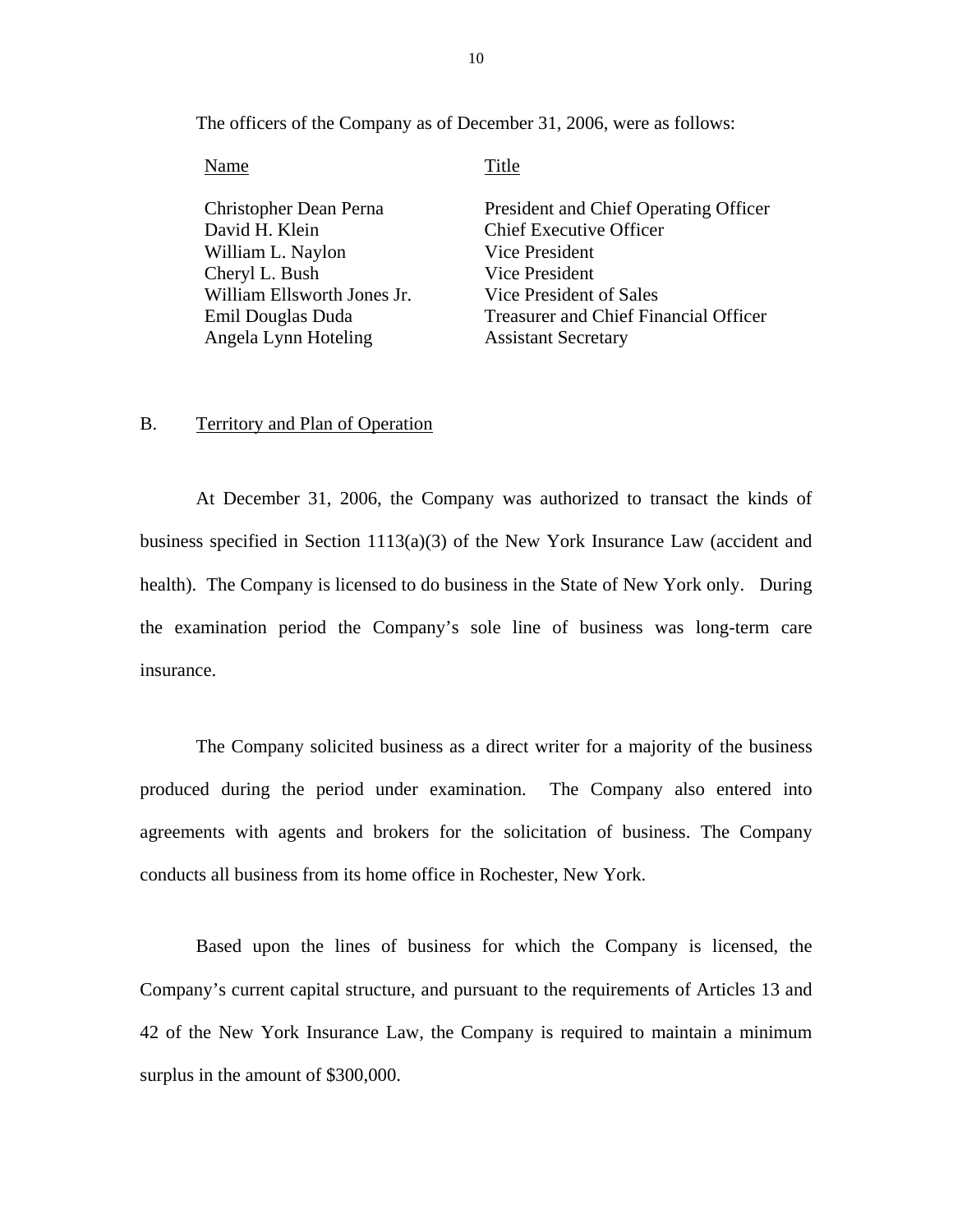As noted in pages 6 and 7 of this report on examination, several surplus infusions were made by Excellus Health Plan, Inc. during the examination period. Most of these infusions were for the purpose of maintaining MANY's surplus at a level in excess of its minimum risk-based capital amount (*Authorized Control Level RBC*), prescribed by Section 1322 of the New York Insurance Law.

The following schedule shows the Company's direct premiums written during the nine-year examination period:

|      | <b>Direct Premiums</b> |
|------|------------------------|
| Year | Written $(\$)$         |
|      |                        |
| 1998 | 14,673,516             |
| 1999 | 16,441,401             |
| 2000 | 17,506,709             |
| 2001 | 18,859,079             |
| 2002 | 23,118,094             |
| 2003 | 28,462,878             |
| 2004 | 31,841,917             |
| 2005 | 35,098,456             |
| 2006 | 37,470,725             |

As of December 31, 2006, long-term care coverage was provided to 21,103 members. The following chart shows the annual increase by number of members and percentage for the examination period:

|                                                                       | 1998 | 1999 | 2000 | 2001 | 2002 | 2003 | 2004 | 2005 | <u>2006</u> |
|-----------------------------------------------------------------------|------|------|------|------|------|------|------|------|-------------|
| Members 9,859 10,451 11,332 11,658 15,779 17,021 18,741 20,001 21,103 |      |      |      |      |      |      |      |      |             |
| Growth --- +6.0% +8.4% +2.9% +35.3% +7.9% +10.1% +6.7% +5.5%          |      |      |      |      |      |      |      |      |             |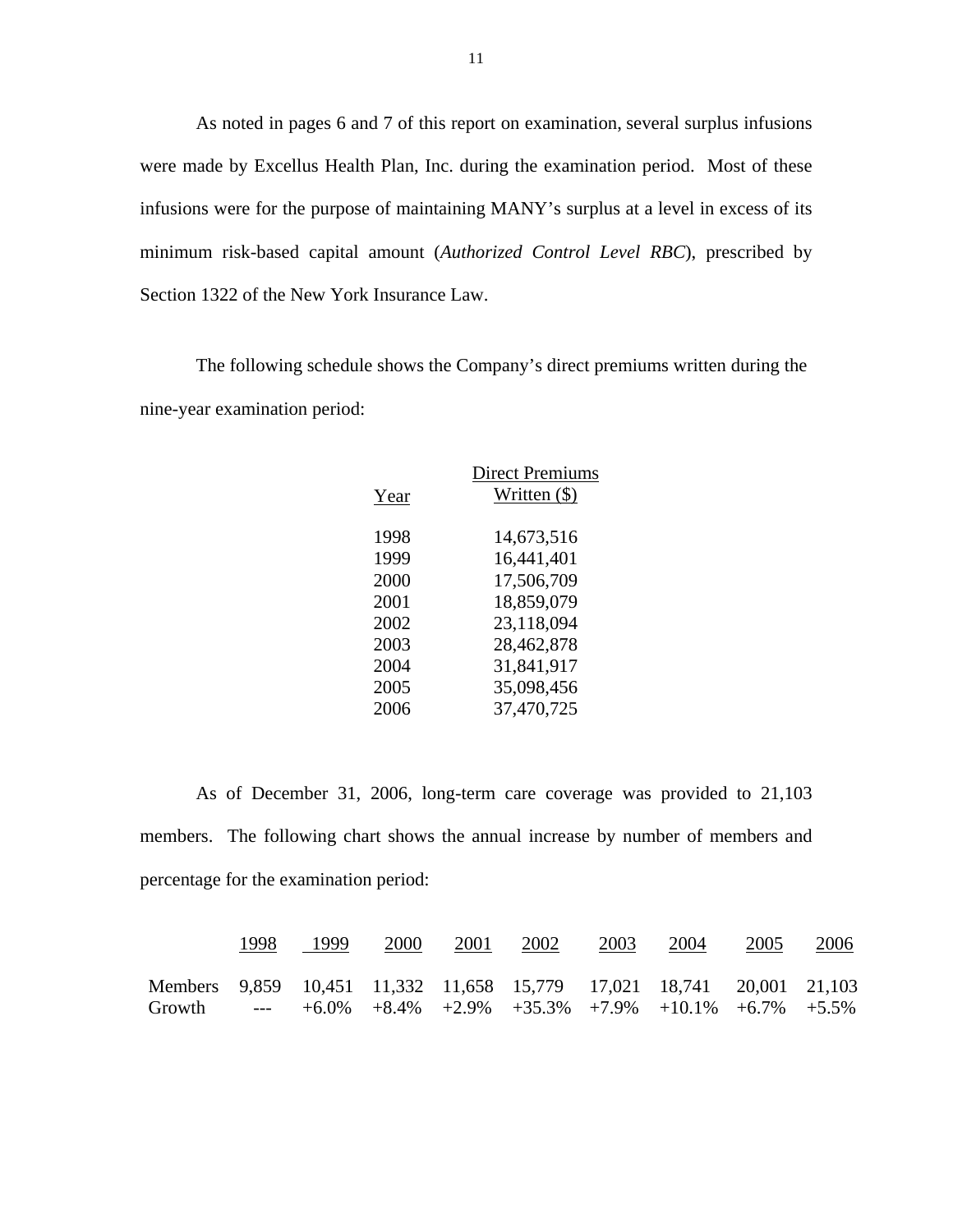<span id="page-13-0"></span>It was noted that the growth experienced during calendar year 2002 was primarily a result of the Company's partnership with New York State (the NYS Partnership), relative to New York State making long-term care coverage an available benefit to New York State employees. The growth subsequent to 2002, was attributable to growth in the NYS Partnership business sold through brokers.

#### C. Reinsurance

The Company's reinsurance program was established for individual policies issued on or after July 1, 2005. The reinsurance contracts, all with authorized reinsurers, were as follows as of December 31, 2006:

Quota Share Reinsurance - New Business:

- Munich American Reinsurance Company reinsurance agreement effective October 1, 2005. This agreement reinsured, on a first dollar quota share basis, 50% of the monthly benefits on all Simplicity contracts for individual longterm care policies newly issued to those who are fifty (50) years old or older.
- First Central National Life Insurance reinsurance agreement effective July 1, 2005. This agreement reinsured, on a first dollar quota share basis, 25% of the monthly benefits on all Simplicity individual long-term care policies with no age restriction in place. This agreement was terminated with regard to new business on December 31, 2006. Such business is maintained on a run-off basis.

#### Quota Share Reinsurance - Assumed Business:

- Hartford Life Insurance Company (Hartford) reinsurance agreement effective October 1, 2001. This agreement provided for reinsuring 100% of the assumed business.
- General & Cologne Life Insurance Reinsurance of America reinsurance agreement - provided for the cession of the above Hartford block of business at a 50% risk share. This agreement was terminated in 2006.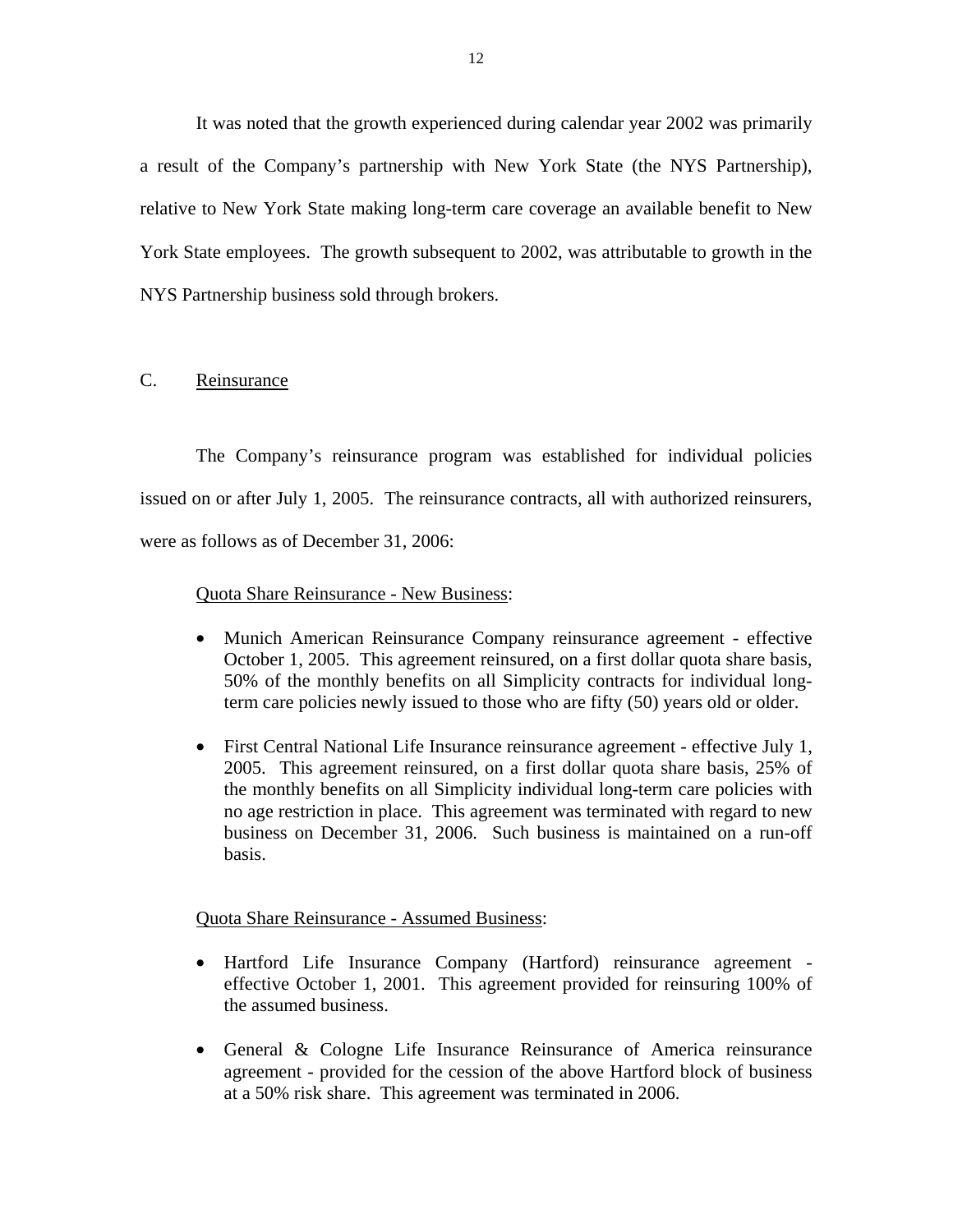## <span id="page-14-0"></span>D. Holding Company System

As a member of a holding company system, the Company is required to file registration statements pursuant to the requirements of Article 15 of the New York Insurance Law and Department Regulation No. 52 (11 NYCRR 80). All pertinent filings made during the examination period regarding the aforementioned statute and regulation were reviewed. No problem areas were encountered.

The following is the organizational chart of the Company's holding company system as of December 31, 2006: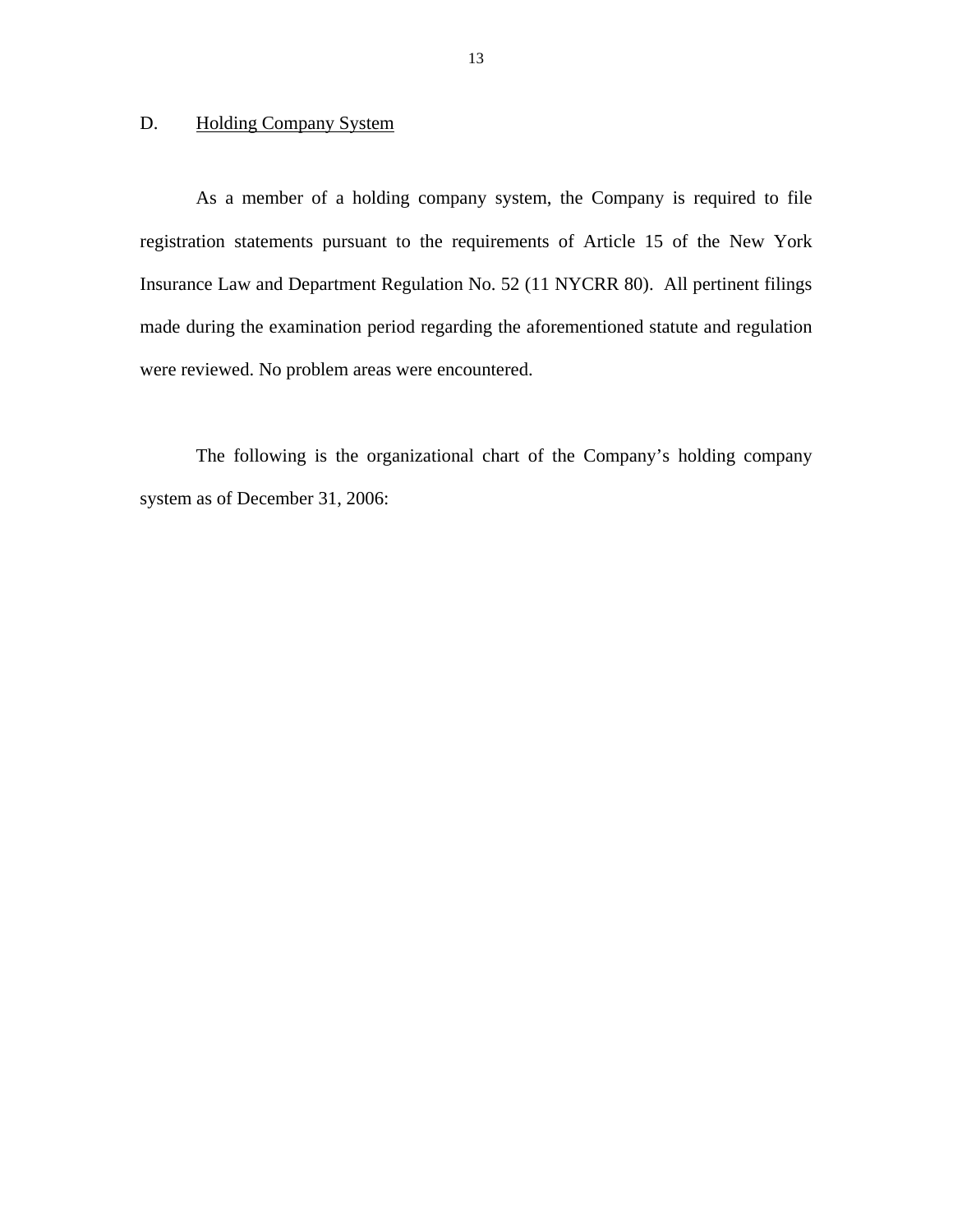Genesee Valley Group Health Lifetime Healthcare, Inc. Excellus Health Plan, Inc. Beacon Network Services Inc. Excellus Acquisition, Inc. Sibley Nursing Personnel Service, Inc. EBS Benefit Solutions, Inc. Support Services Alliance, Incorporated (SSA) Upstate Professional Liability Corporation North Star Home Health Management, Inc. Genesee Region Home Care Association, Inc. Genesee Region Home Care of Ontario County, Inc. R.M.S.C.O, Inc. Excellus Ventures, Inc. Medical Claim Service, Inc. MedAmerica, Inc. 344 South Warren Street Corporation MedAmerica Insurance Company of New York MedAmerica Insurance Company (PA) Excellus Insurance Agency, Inc. RMSCO Insurance Agency, Inc. MIG Insurance (Cayman) LTD Association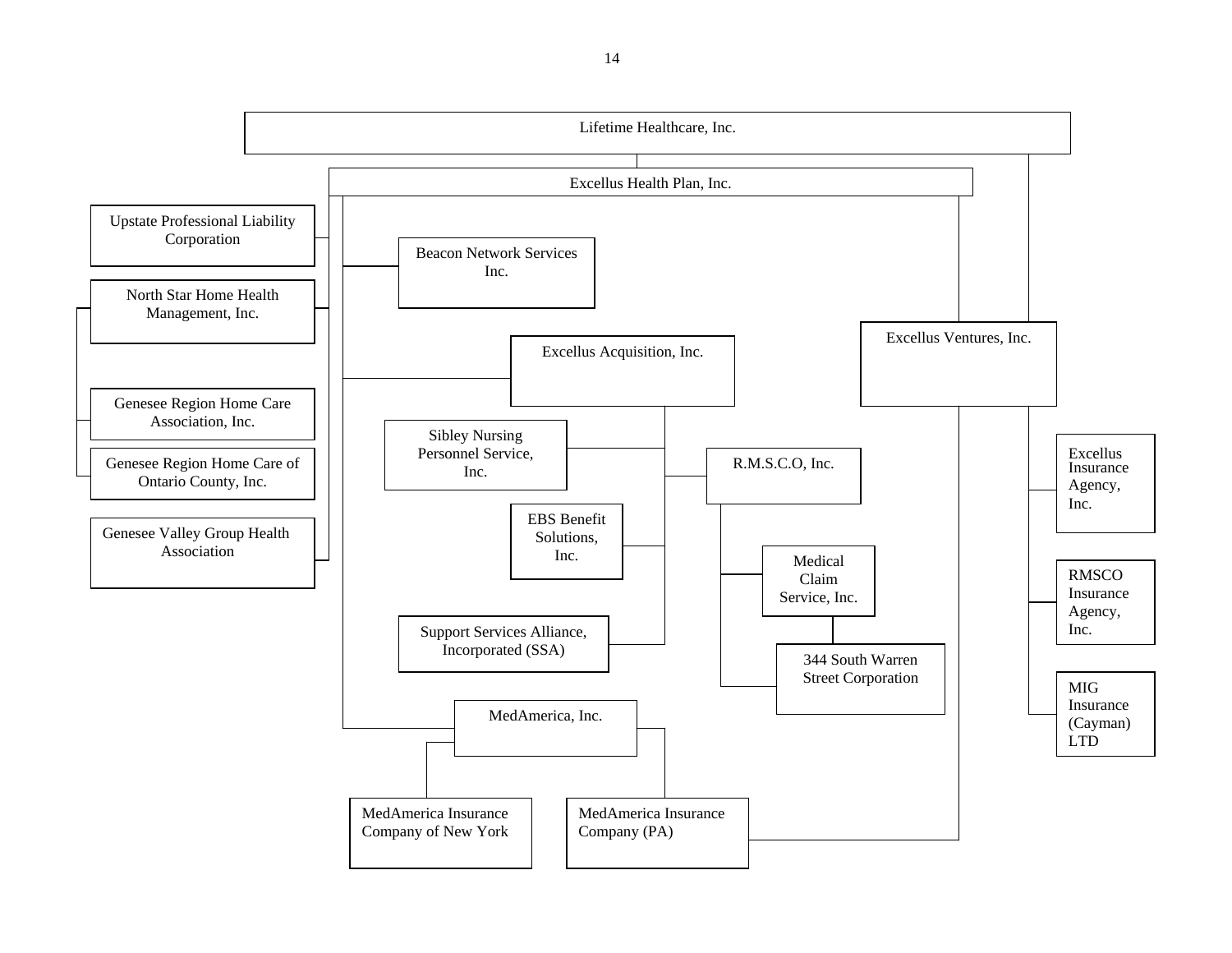MedAmerica Insurance Company of New York is a wholly-owned subsidiary of MedAmerica, Inc., which in turn, is a wholly-owned subsidiary of Excellus Health Plan, Inc., a New York domiciled, not-for profit health insurer, licensed pursuant to Article 43 of the New York Insurance Law. Lifetime Healthcare, Inc., the Company's ultimate parent, is incorporated in New York State for the purpose of acting as a holding company; acts to promote and improve the efficiency and quality of health services in the community through the control of various subsidiaries related to the delivery of health services. It also serves as the holding company for the entire organization and is the sole corporate member of Excellus Health Plan, Inc.

MedAmerica Insurance Company of Florida was incorporated on March 29, 2007, and was licensed by the Florida Office of Insurance Regulation on June 14, 2007. MedAmerica Insurance Company of Florida is a wholly-owned subsidiary of MedAmerica Insurance Company (MedAmerica PA).

Effective January 1, 2002, the Company entered into an administrative services agreement (ASA) with MedAmerica PA, under which actual costs relative to all administrative, sales, general and financial advisory services performed on behalf of the Company, by Excellus, are allocated to MANY. Services provided to MedAmerica PA included: claims processing, executive management, financial and actuarial services, premium billing and collection services.

Effective July 1, 2002, the Company entered into an administrative services agreement with MedAmerica Insurance Company (MedAmerica PA) under which the Company provides administrative services to MedAmerica PA. The Company recovers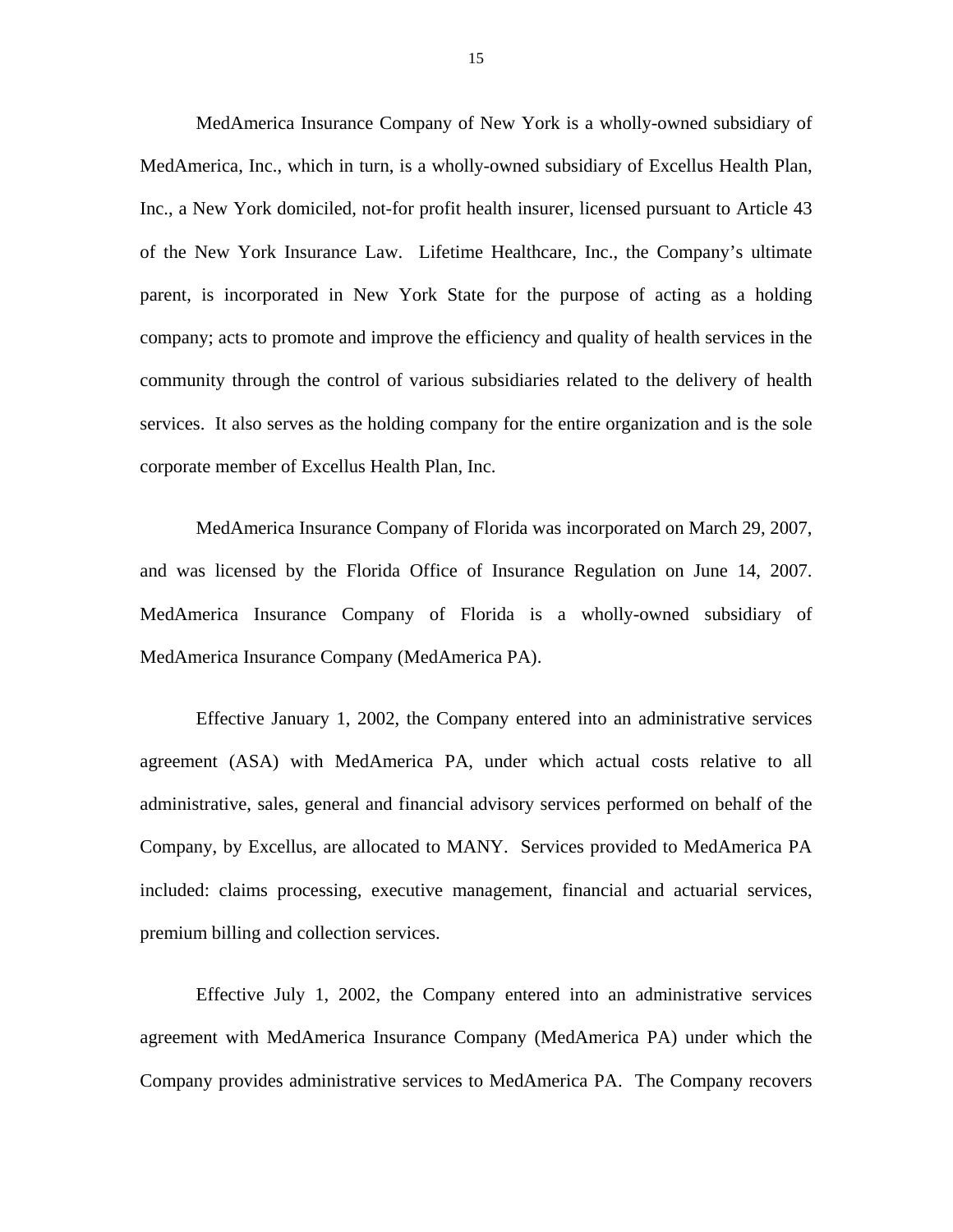<span id="page-17-0"></span>its expenses paid on an actual cost basis. Services provided to MedAmerica PA included: underwriting, policy issuance and administration, claims adjudication and regulatory report preparation.

In addition, effective January, 2004, the Company had an administrative services agreement with Excellus Insurance Agency, Inc. (EIA), whereby the Company provides administrative services to EIA. Under this agreement, the Company recovers the direct and indirect costs from EIA that are incurred in conjunction with providing the administrative services. Services provided by the Company to EIA included: human resources, payroll, legal, office space, equipment, supplies and document services.

Effective January 1, 2007, the Company entered into a consolidated federal tax agreement with Lifetime Healthcare, Inc., Excellus Health Plan, Inc. and other members of the Lifetime Healthcare, Inc. holding company system.

All of the above agreements have been approved by the Department.

#### E. Investment Activities

As of December 31, 2003, the Company contracted with two investment managers, Income Research and Management and Lord, Abbott & Company. As of December 31, 2006, Lord, Abbott & Company was replaced by Blackrock Financial Management, Inc. The activities of the investment managers were overseen by a consultant, Prime, Buchholz & Associates, until October 1, 2004. Effective at that date, Cardinal Investment Advisors became the new investment overseer. Through February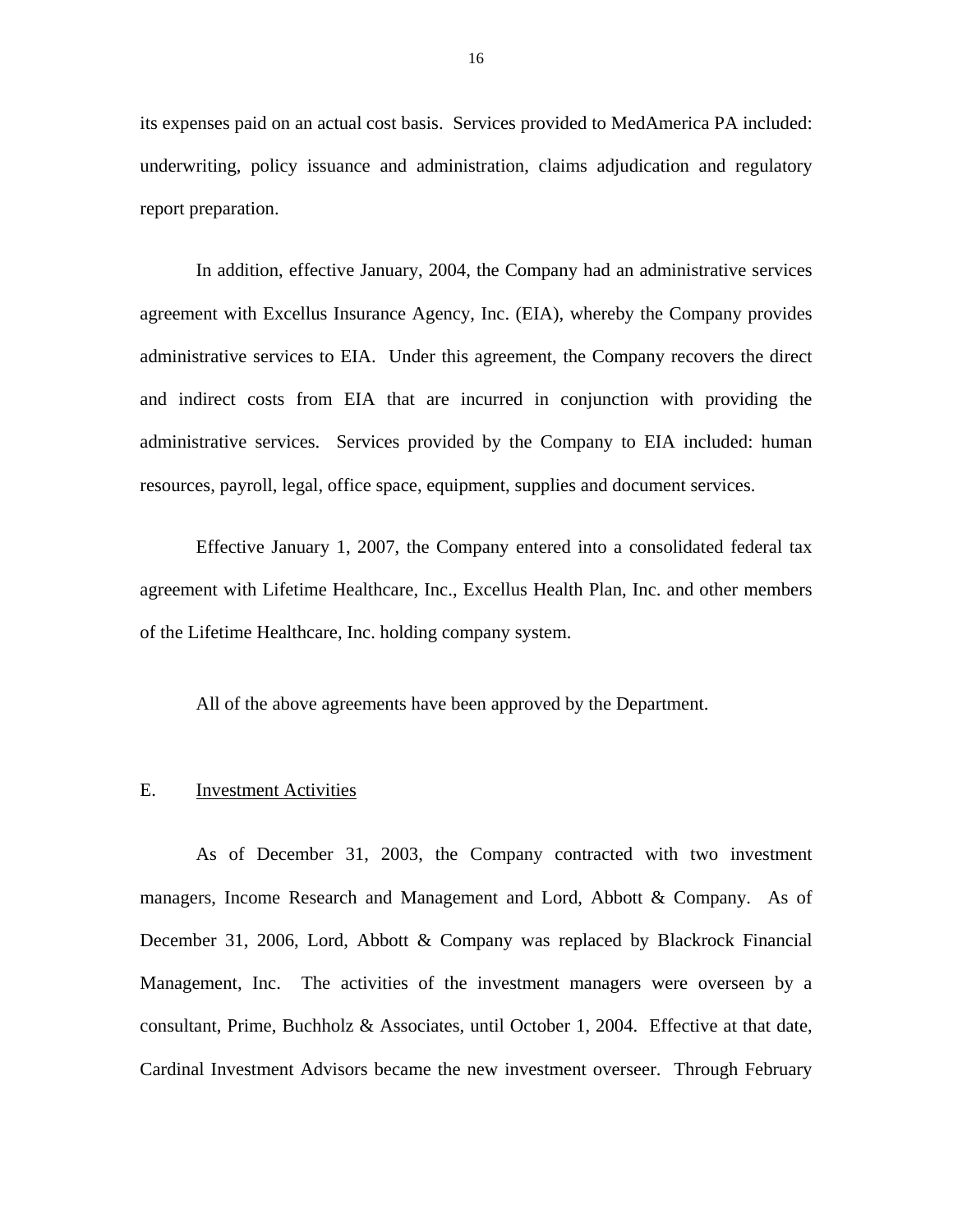2004, the custodian for the Company's investments was M&T Bank, at which time, HSBC Bank became the custodian. Pursuant to Section 1411(a) of the New York Insurance Law, the Company's board of directors approved the Company's investment strategy annually, as well as any interim changes that were made.

Investment managers for the Company are provided with a set amount of funds and are free to select brokers/dealers who execute trades in order to achieve the specific goals set for the managers. The brokers/dealers select the securities to be traded and determine the frequency of such trades.

During the examination period, the custodian sent its monthly statements to the investment managers, however, the Company did not perform a reconciliation of its investments. Instead, the Company relied on reconciled statements provided by its investment managers. The investment managers reconciled these monthly statements with their respective records and issued a reconciled statement to the Company. There was no other reconciliation performed by the Company to compare or verify the information contained in the custodian statements. An independent reconciliation by the Company is considered a best practice by the Department.

It is recommended that the Company obtain monthly statements directly from its custodian, as well as listings of all holdings and investment transactions initiated during the preceding month by the investment managers, identify any discrepancies with the custodian bank statement, and take any required appropriate action immediately. It is also recommended that the Company reconcile such statements to its investment records on a monthly basis.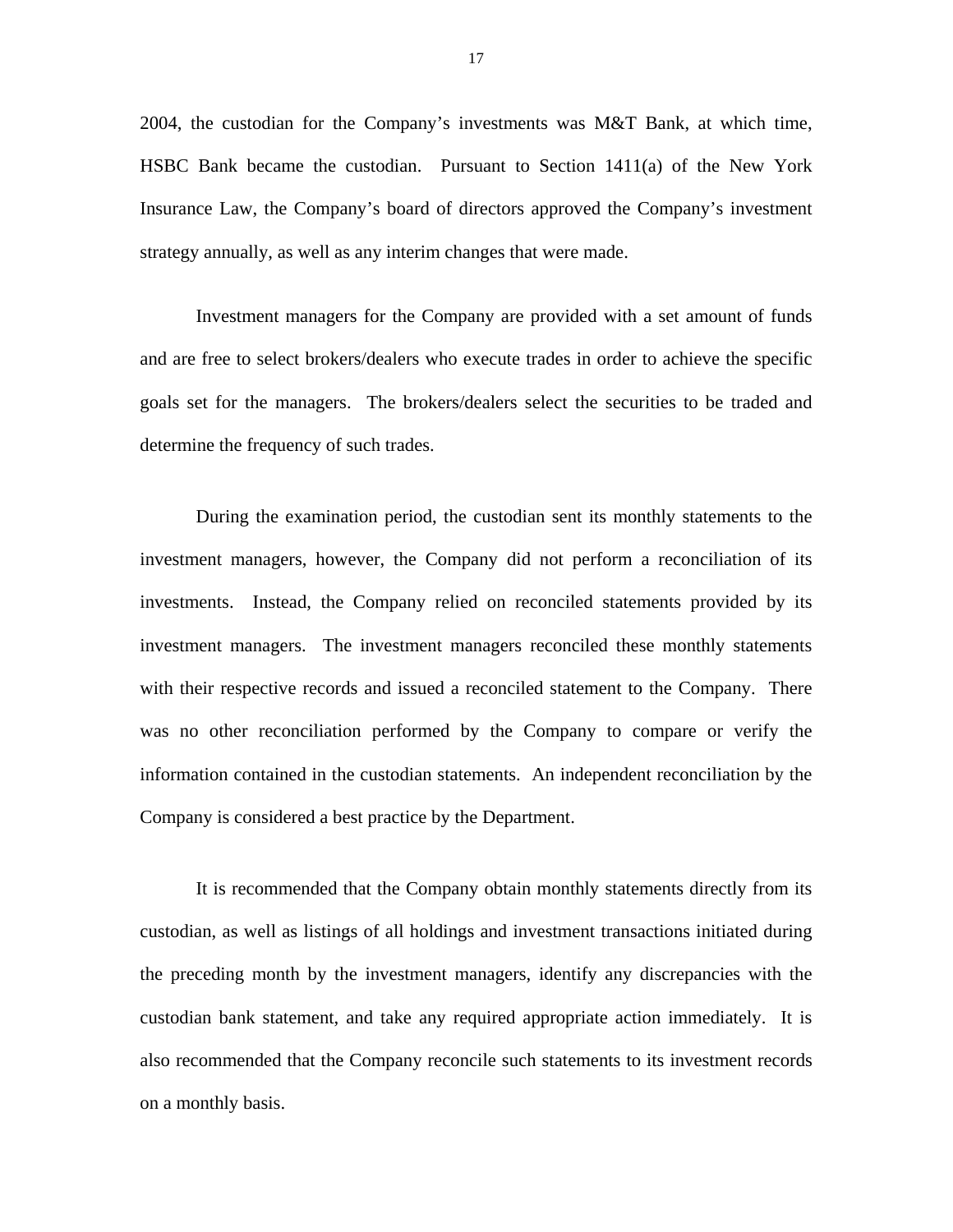<span id="page-19-0"></span>During the course of the examination, the Company's investment policies and procedures were reviewed by the Department's Capital Markets Bureau. Conclusions from that review include the following:

• It was noted that the Company's investment strategy is presented to the Audit and Finance Committee of the board of directors annually. The Audit and Finance Committee is charged with monitoring the finances of the Company. When there are recommended changes to the strategy on an interim basis, only the recommended changes are presented to the committee.

During the time that the examination was being conducted, the Company changed its procedures so that it presents the entire investment strategy to the Audit and Finance Committee whenever a change in strategy is proposed or advised.

• The Company increased the fee it paid to its investment consultant without formalizing such change in an addendum to its written investment agreement.

It is recommended that the Company formalize all changes, including modifications to its investment compensation arrangements, and to existing and future investment management agreements, by means of a signed and authorized addendum or amendment.

### **Accounts and Records**

F. Accounts and Records<br>During the course of the examination, it was noted that the Company's treatment of certain items was not in accordance with statutory accounting principles or annual statement instructions. A description of such items is as follows:

1. A review of the Company's check issuance procedures indicated a control weakness. The Company maintains a check control policy, which includes a listing of board approved signatories; all the checks reviewed carried electronic signatures. Before a check is issued, an authorized Company employee making such check request must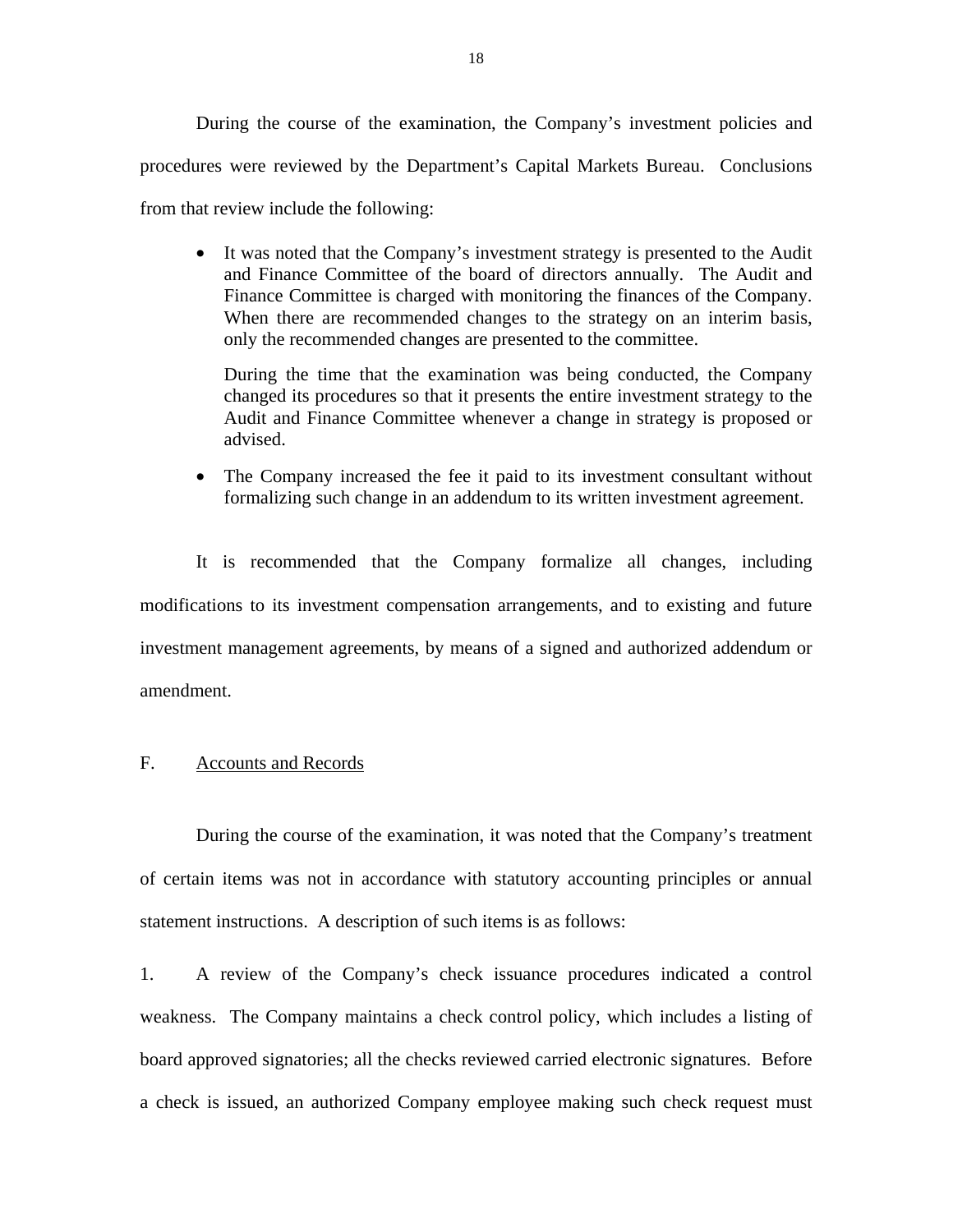sign a check request form. It was noted that the Company's internal control policy requires that a request for a check in the amount of \$10,000 or higher must be approved by an officer at the Vice President level or higher.

However, the examiner's review of checks paid indicated that the Company's check control policy was not being complied with. It was noted that requests for some checks in the amount of \$10,000 or higher were signed by a signatory in a subordinate position to that of Vice President.

It is recommended that the Company comply with its established check signing policy by having an officer at the Vice President level or higher approve all requests for a check in the amount of \$10,000 or higher.

2. Part 52.44(a)(1) of Department Regulation No. 62 (11 NYCRR 62) states the following:

> "The experience data shall be submitted to the superintendent by May first of each year."

With the exception of its 2006 report, the Company did not file its Annual Experience Data report with the Department during the examination period. Further, with regard to its 2006 Annual Experience Report, such report was not filed by the May 1<sup>st</sup> deadline.

It is recommended that the Company comply with the requirements of Part 52.44(a)(1) of Department Regulation No. 62 and file its Annual Experience Data report with the Department on an annual basis. It is further recommended that the Company file such Annual Experience Data report in a timely manner.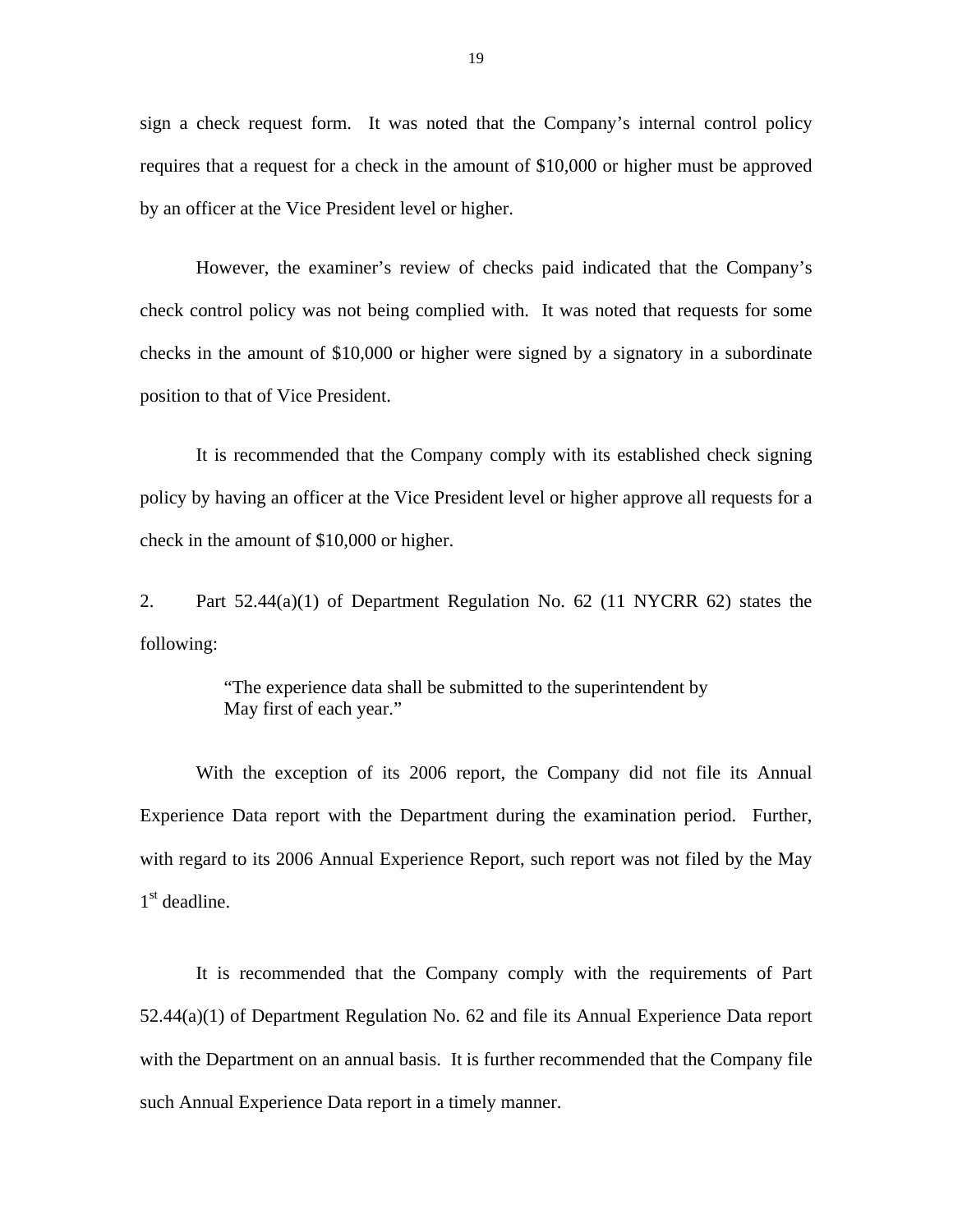3. During the examination period, the Company failed to file its required Rescissions, Denials, and Lapse & Replacements reports as required by Section 326 of the Health Insurance Portability and Accountability Act (amending certain sections of the Federal Internal Revenue Code) with the Department for calendar years 2004, 2005 and 2006, when due. The Rescissions report is to be filed with the superintendent each year by March  $1<sup>st</sup>$ . The Denials and Lapse & Replacements reports are to be filed with the superintendent each year by June  $30<sup>th</sup>$ .

It is recommended that the Company file its Rescissions, Denials, and Lapse & Replacements reports with the Department in a timely manner (by their due dates).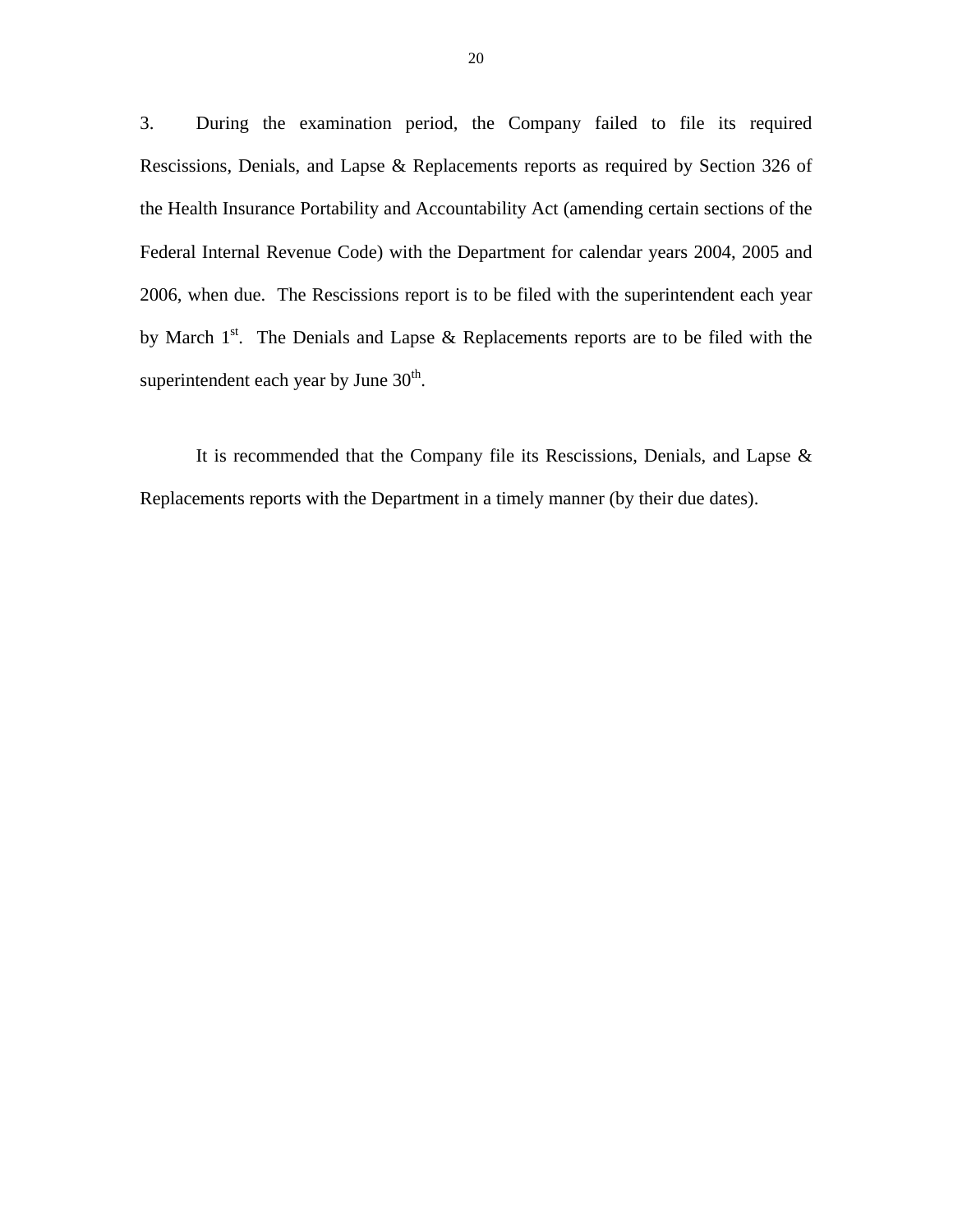# **3. FINANCIAL STATEMENTS**

# A. Balance Sheet

The following shows the assets, liabilities, and capital and surplus as determined by this examination as of December 31, 2006. This statement is the same as the balance sheet filed by the Company in its December 31, 2006 annual statement.

| Assets                                | Examination   | Company       |
|---------------------------------------|---------------|---------------|
| <b>Bonds</b>                          | \$188,852,649 | \$188,852,649 |
| Cash and short-term investments       | 16,344,344    | 16,344,344    |
| Investment income due and accrued     | 1,655,131     | 1,655,131     |
| Uncollected premiums                  | 639,948       | 639,948       |
| Net deferred tax assets               | 1,457,474     | 1,457,474     |
| Receivables from parent, subsidiaries |               |               |
| and affiliates                        | 2,714,563     | 2,714,563     |
| Aggregate write-ins for other than    |               |               |
| invested assets                       | 73,943        | 73,943        |
| <b>Total assets</b>                   | \$211,738,052 | \$211,738,052 |
| Liabilities                           |               |               |
| Aggregate reserve for accident and    |               |               |
| health contracts                      | \$178,133,033 | \$178,133,033 |
| Contract claims - accident and health | 1,956,187     | 1,956,187     |
| Premiums received in advance          | 689,431       | 689,431       |
| Other amounts payable on reinsurance  | 209,279       | 209,279       |
| Interest maintenance reserve          | 5,037,149     | 5,037,149     |
| Commissions to agents due or accrued  | 535           | 535           |
| General expenses due and accrued      | 4,565,138     | 4,565,138     |
| Payable to parent, subsidiaries and   |               |               |
| affiliates                            | 90,861        | 90,861        |
| Payable for securities                | 3,114,942     | 3,114,942     |
| Liability for amounts held under      |               |               |
| uninsured accident and health plans   | 2,214,255     | 2,214,255     |
| Conditional receipts                  | 558,254       | 558,254       |
| <b>Total liabilities</b>              | \$196,569,064 | \$196,569,064 |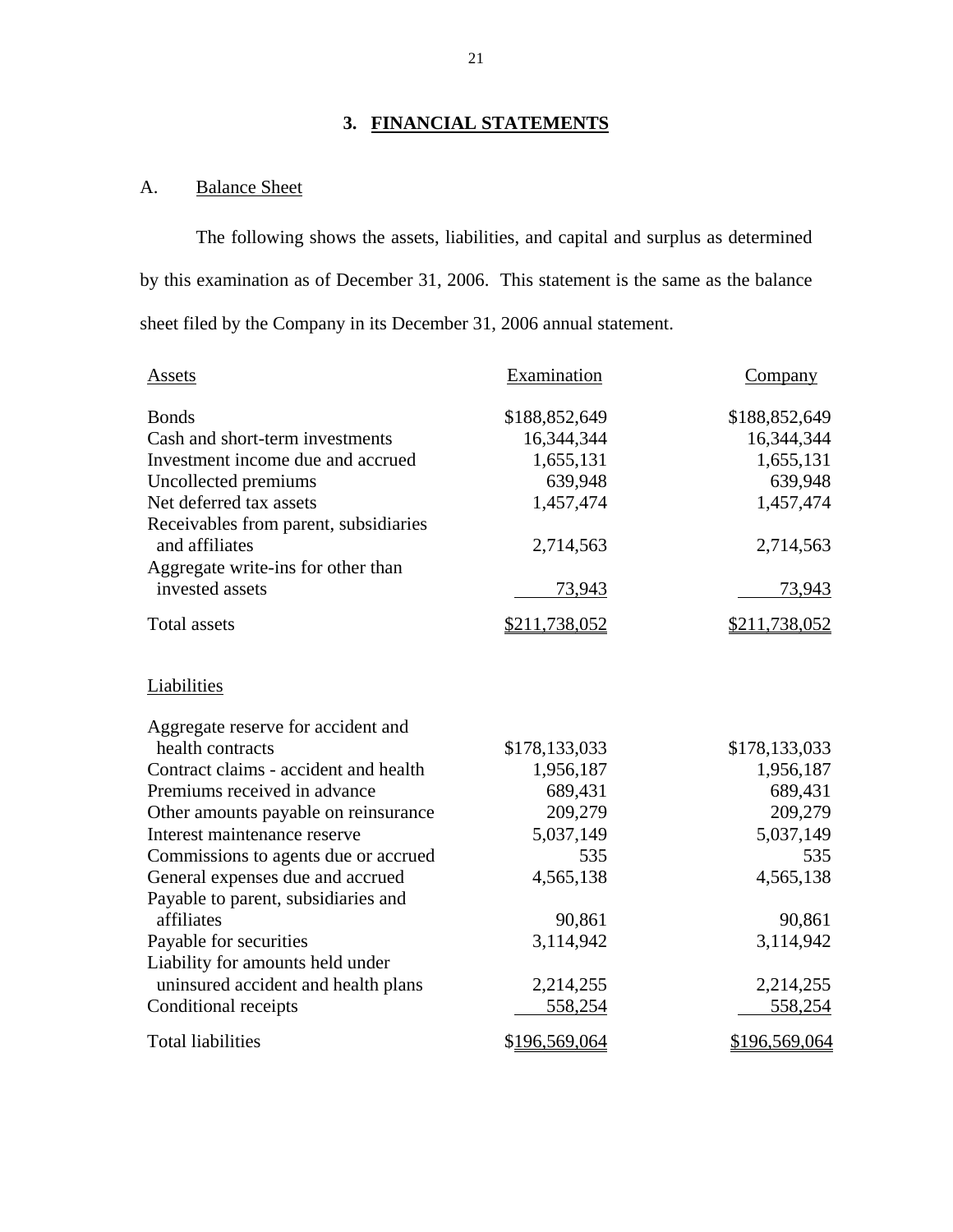|                                                                           | Examination                                     | Company                                         |
|---------------------------------------------------------------------------|-------------------------------------------------|-------------------------------------------------|
| Capital and surplus                                                       |                                                 |                                                 |
| Common stock<br>Gross paid-in and contributed surplus<br>Unassigned funds | \$<br>1,800,000<br>40,067,245<br>(26, 698, 257) | \$<br>1,800,000<br>40,067,245<br>(26, 698, 257) |
| Total capital and surplus                                                 | 15,168,988<br>S.                                | \$15,168,988                                    |
| Total liabilities, capital and surplus                                    | \$211,738,052                                   | \$211,738,052                                   |

Note 1: The Internal Revenue Service has not conducted any audits of the income taxes filed on behalf of the Company through tax year 2006. The examiner is unaware of any potential exposure of the Company to any tax assessments and no liability has been established herein relative to such contingency.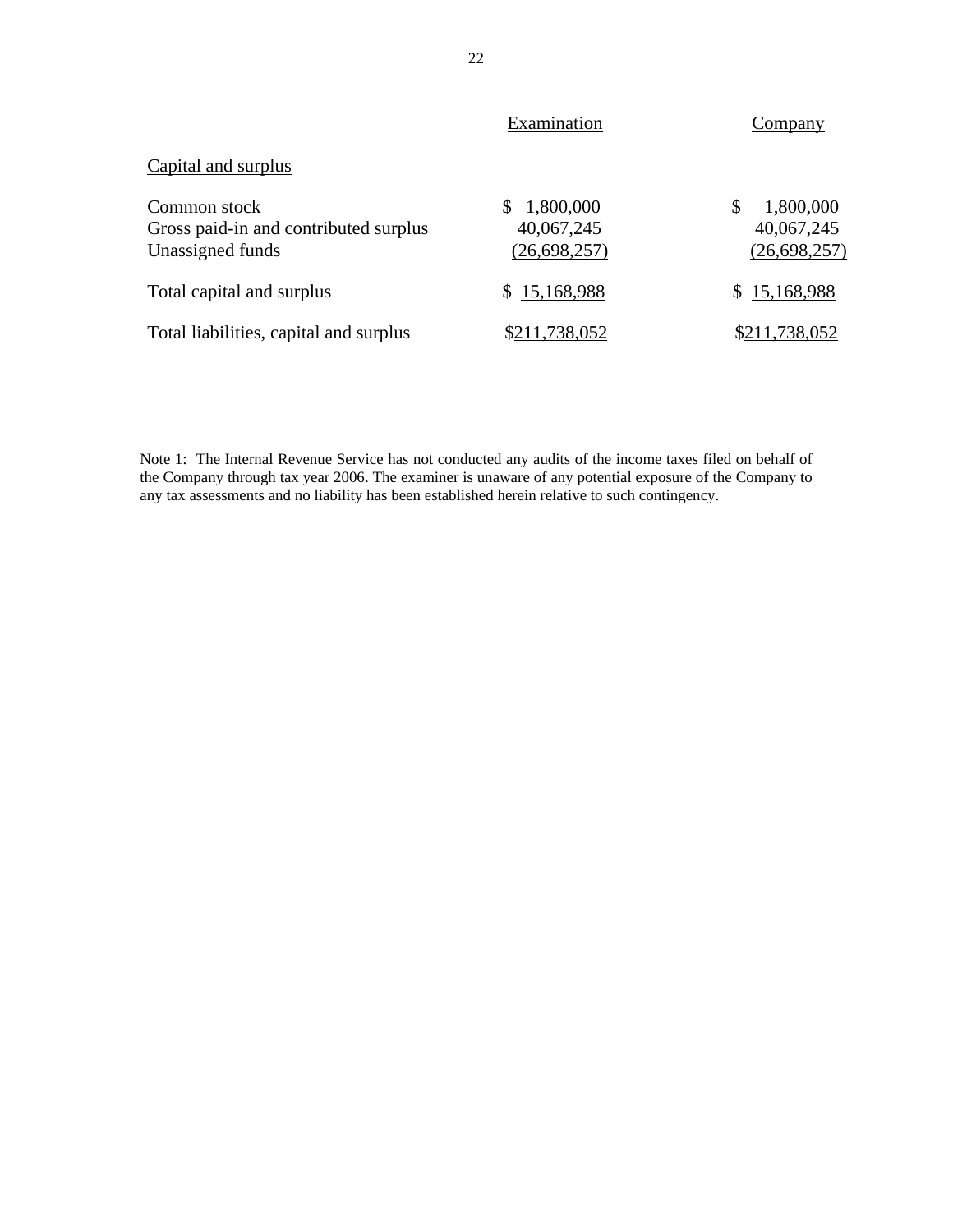B. Statement of Revenue and Expenses and Capital and Surplus

Capital and surplus increased \$9,982,734 during the nine-year examination period, January 1, 1998 through December 31, 2006, detailed as follows:

| <b>Income</b>                                                         |                   |                   |
|-----------------------------------------------------------------------|-------------------|-------------------|
| Net premium income                                                    | 224,024,396<br>\$ |                   |
| Net investment income                                                 | 30,644,501        |                   |
| Amortization of the interest maintenance reserve                      | 6,157,425         |                   |
| Total revenues                                                        |                   | \$<br>260,826,322 |
| <b>Expenses</b>                                                       |                   |                   |
| Disability benefits and benefits paid under                           |                   |                   |
| accident and health contracts                                         | \$<br>60,077,786  |                   |
| Increase in aggregate reserves of accident and                        |                   |                   |
| health contracts                                                      | 136,033,959       |                   |
| Commissions on premiums                                               | 45,631,752        |                   |
| Commissions on reinsurance assumed                                    | 563,151           |                   |
| General insurance expenses                                            | 40,621,599        |                   |
| Insurance taxes, licenses and fees, excluding<br>federal income taxes |                   |                   |
|                                                                       | 4,710,206         |                   |
| Total expenses                                                        |                   | 287,638,453       |
| Net underwriting loss                                                 |                   | \$ (26,812,131)   |
| Net realized capital gains                                            |                   | 7,570,620         |
| Net loss before federal income taxes                                  |                   | (19,241,511)      |
| Federal income taxes incurred                                         |                   | (4,788,655)       |
| Net loss                                                              |                   | (14, 452, 856)    |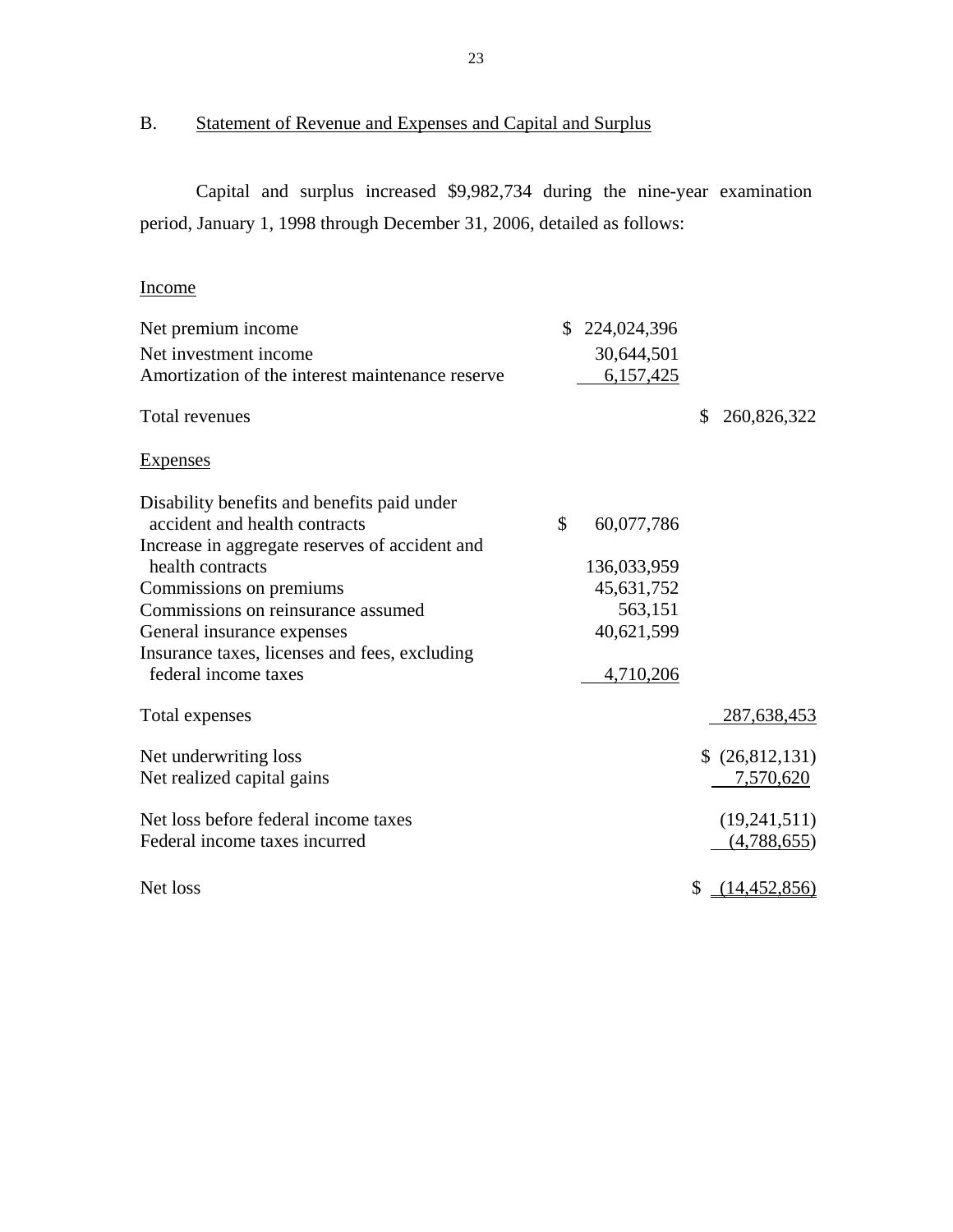| examination as of December 31, 1997      |                            |                             | \$<br>5,186,254 |
|------------------------------------------|----------------------------|-----------------------------|-----------------|
|                                          | Gains in<br><b>Surplus</b> | Losses in<br><b>Surplus</b> |                 |
| Net loss                                 |                            | \$14,452,856                |                 |
| Change in net unrealized capital losses  |                            | 411,214                     |                 |
| Change in deferred income tax            | \$1,457,474                |                             |                 |
| Change in non-admitted assets            | 627,778                    |                             |                 |
| Change in reserves                       |                            | 13,985,647                  |                 |
| Paid in capital                          | 34,500,000                 |                             |                 |
| Aggregate write-ins for gains in surplus | 2,247,198                  |                             |                 |
| Rounding                                 |                            |                             |                 |
| Net increase in capital and surplus      |                            |                             | 9,982,734       |
| Capital and surplus, per report on       |                            |                             |                 |
| examination as of December 31, 2006      |                            |                             | \$15,168,988    |

#### **4. AGGREGATE RESERVE FOR ACCIDENT AND HEALTH CONTRACTS**

The Department conducted a review of the captioned account as of December 31, 2006. During this review, the Department determined that the Company's reserve as of the examination date needed to be increased. To address the Department's finding, subsequent to the examination date, the Company received surplus contributions from Excellus Health Plan, Inc. and initiated a rate action that impacted most of its policies.

The Department recognized the abovementioned actions by the Company, which addressed the shortfall in the reserve. Further, the Department will follow up with the Company to determine that the performance of gross premium valuation testing in conjunction with MANY's reserving methodology has been implemented, using assumptions consistent with the emerging financial experience.

Capital and surplus, per report on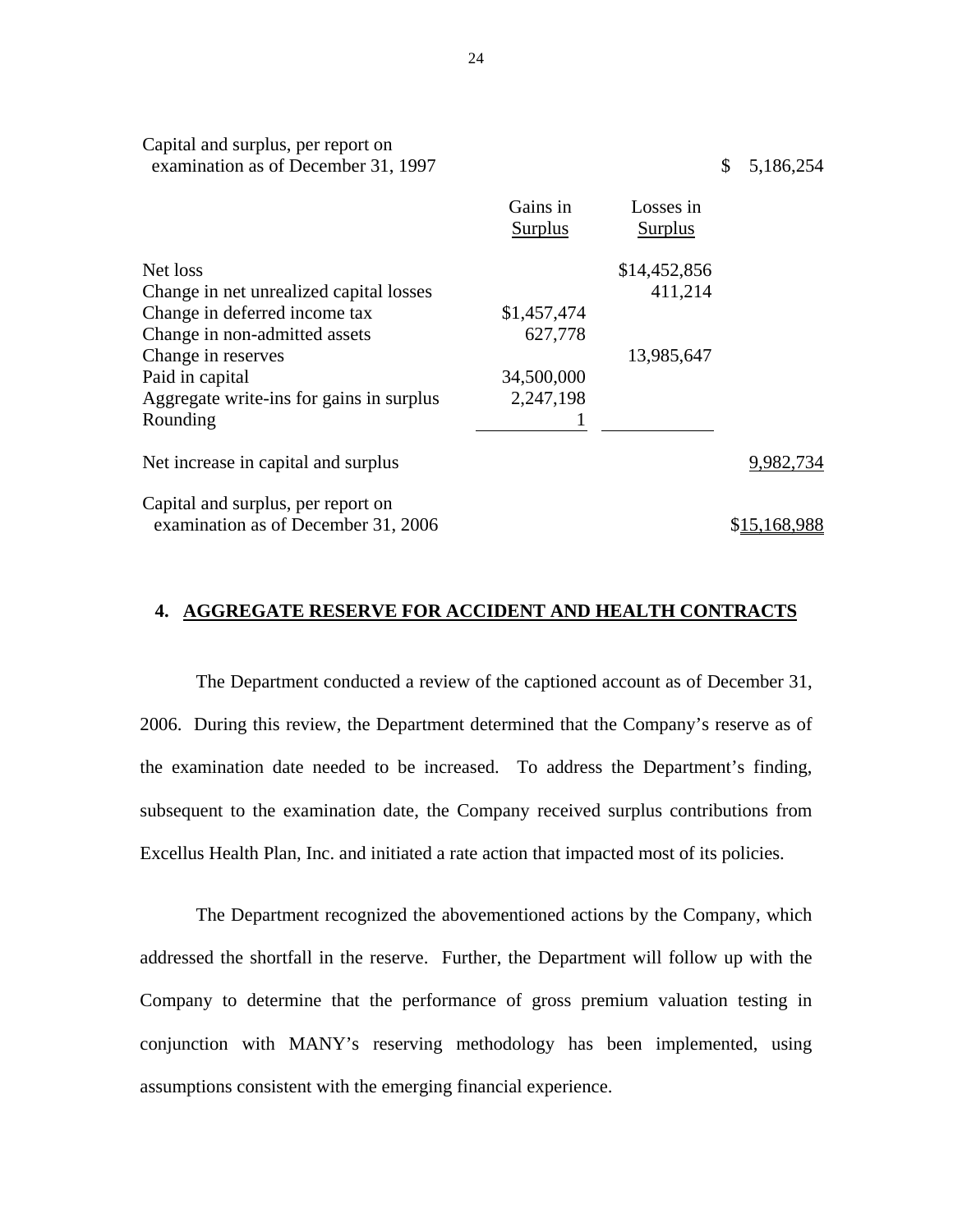#### **5. MARKET CONDUCT ACTIVITIES**

<span id="page-26-0"></span>In the course of this examination a review was made of the manner in which the Company conducts its business practices and fulfills its contractual obligations to policyholders and claimants. The review was general in nature and is not to be construed to encompass the more precise scope of a market conduct examination.

The general review was directed at practices of the Company relative to claims handling and consumer complaints.

No unfair claims practices or areas of non-compliance were noted.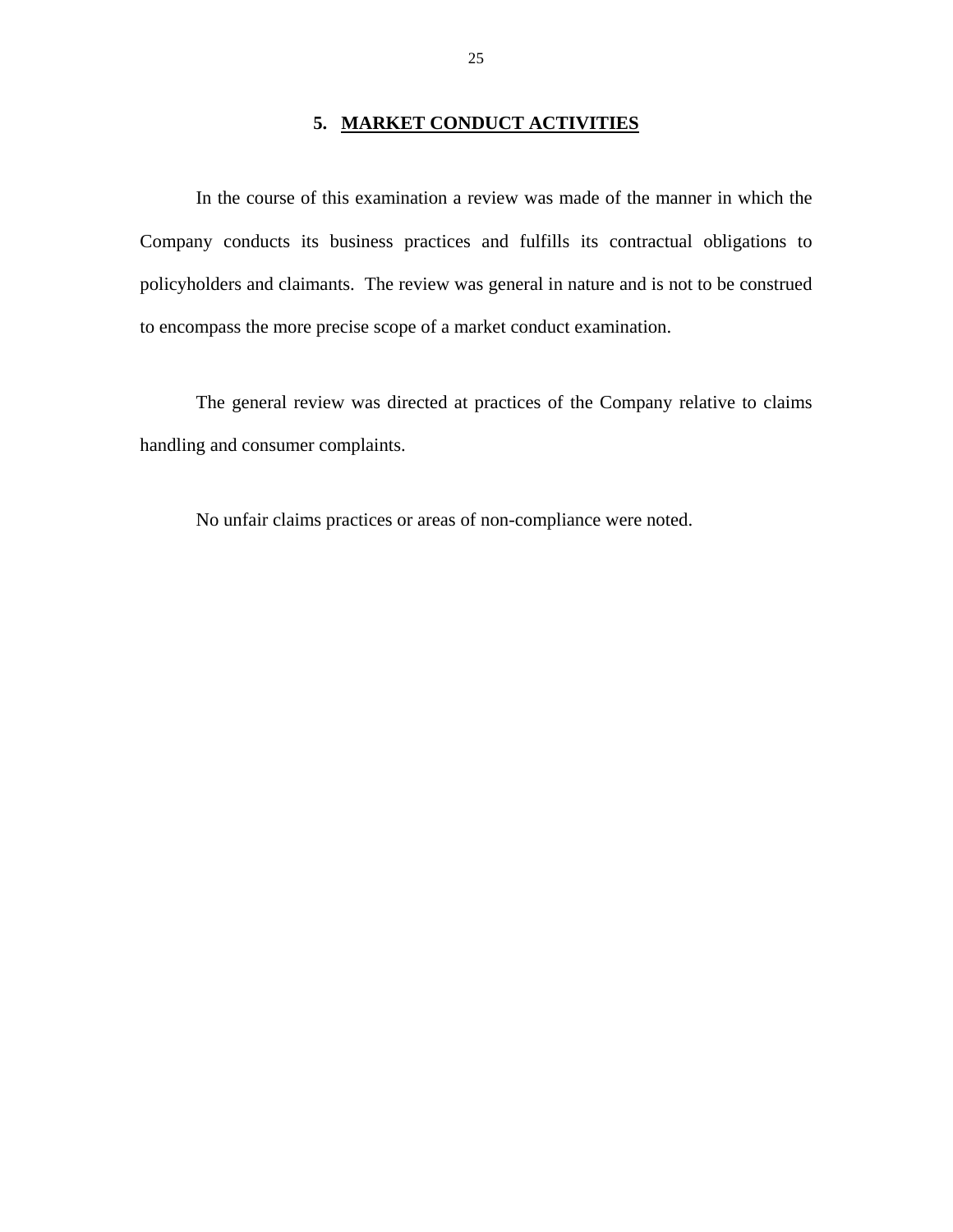#### **6. COMPLIANCE WITH PRIOR REPORT ON EXAMINATION**

<span id="page-27-0"></span>There was one (1) recommendation from the prior report on examination as of December 31, 1997. It was as follows (page number refers to the prior report on examination):

# **ITEM NO. PAGE NO.**

## Management and Controls 7

1. It is recommended that the Company amend its by-laws to provide for a minimum number of times that the board will meet each year.

*The Company has complied with this recommendation.*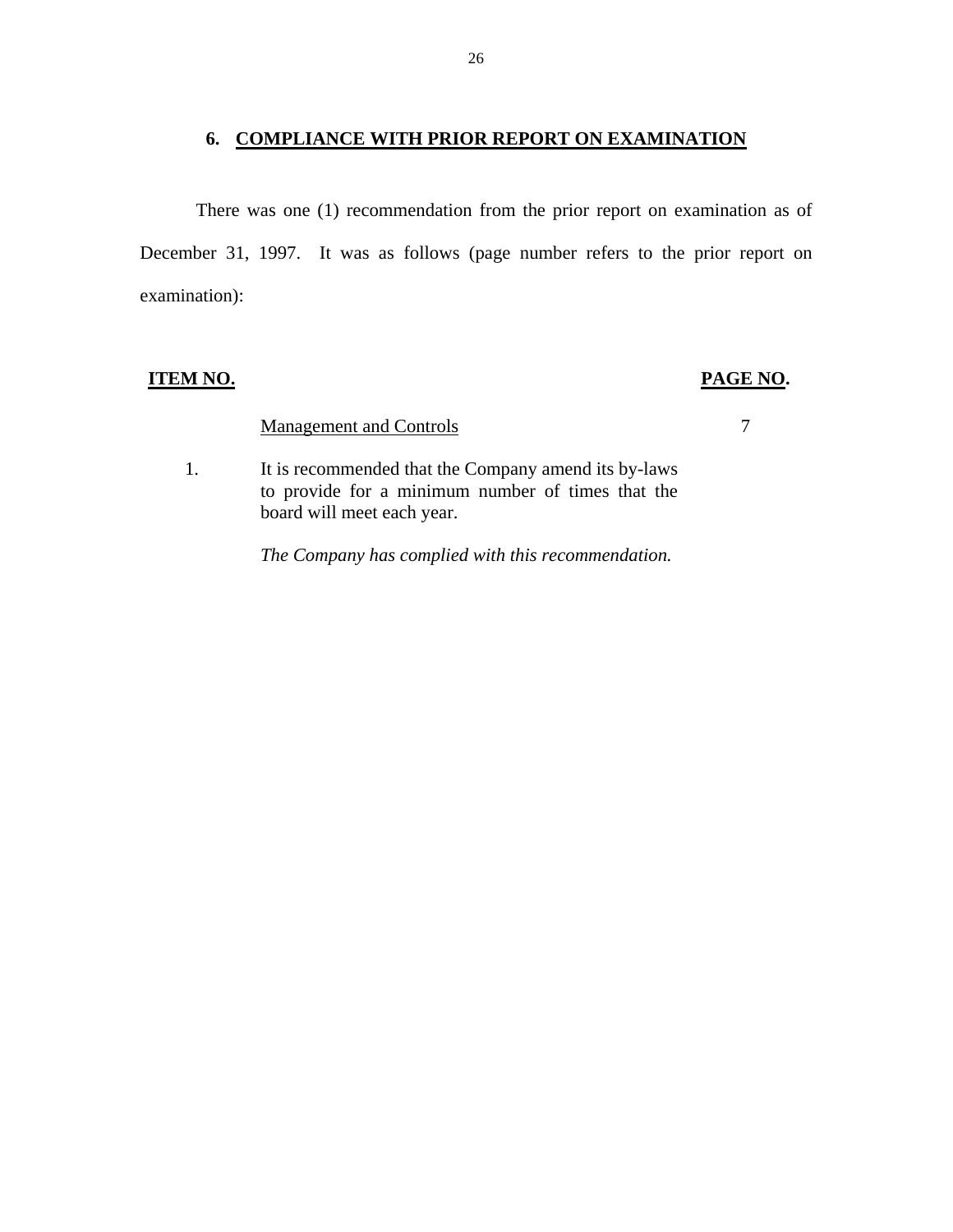## **7. SUMMARY OF COMMENTS AND RECOMMENDATIONS**

#### **ITEM** PAGE NO.

#### **Management and Controls**

A. Management and Controls<br>It is recommended that the Company maintain the required number of members on its board of directors, in accordance with Article III of the Company's by-laws. 10

#### **Investment Activities**

- B. Investment Activities<br>i. It is recommended that the Company obtain monthly statements directly from its custodian, as well as listings of all holdings and investment transactions initiated during the preceding month by the investment managers, identify any discrepancies with the custodian bank statement, and take any required appropriate action immediately. It is also recommended that the Company reconcile such statements to its investment records on a monthly basis. 18
	- ii. It is recommended that the Company formalize all changes, including modifications to its investment compensation arrangements, and to existing and future investment management agreements, by means of a signed and authorized addendum or amendment. 19

# C. Accounts and Records

- i. It is recommended that the Company comply with its established check signing policy by having an officer at the Vice President level or higher approve all requests for a check in the amount of \$10,000 or higher. 20
- ii. It is recommended that the Company comply with the requirements of Part 52.44(a)(1) of Department Regulation No. 62 and file its Annual Experience Data report with the Department on an annual basis. It is further recommended that the Company file such Annual Experience Data report in a timely manner. 20
- iii. It is recommended that the Company file its Rescissions, Denials, and Lapse & Replacements reports with the Department in a timely manner (by their due dates). 21

27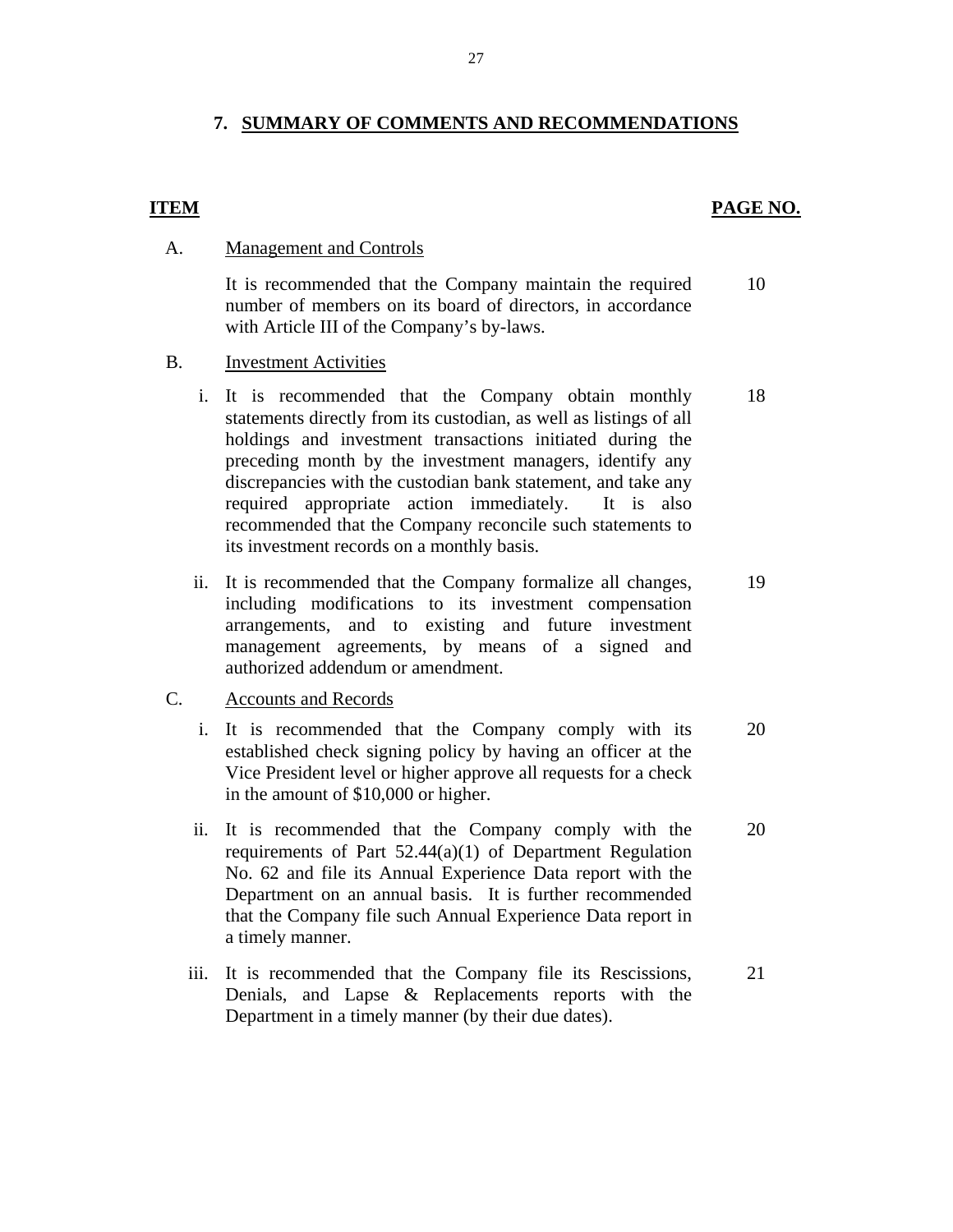### D. Aggregate Reserve for Accident and Health Contracts

The Department will follow up with the Company to determine that the performance of gross premium valuation testing in conjunction with MANY's reserving methodology has been implemented using assumptions consistent with the emerging financial experience. 24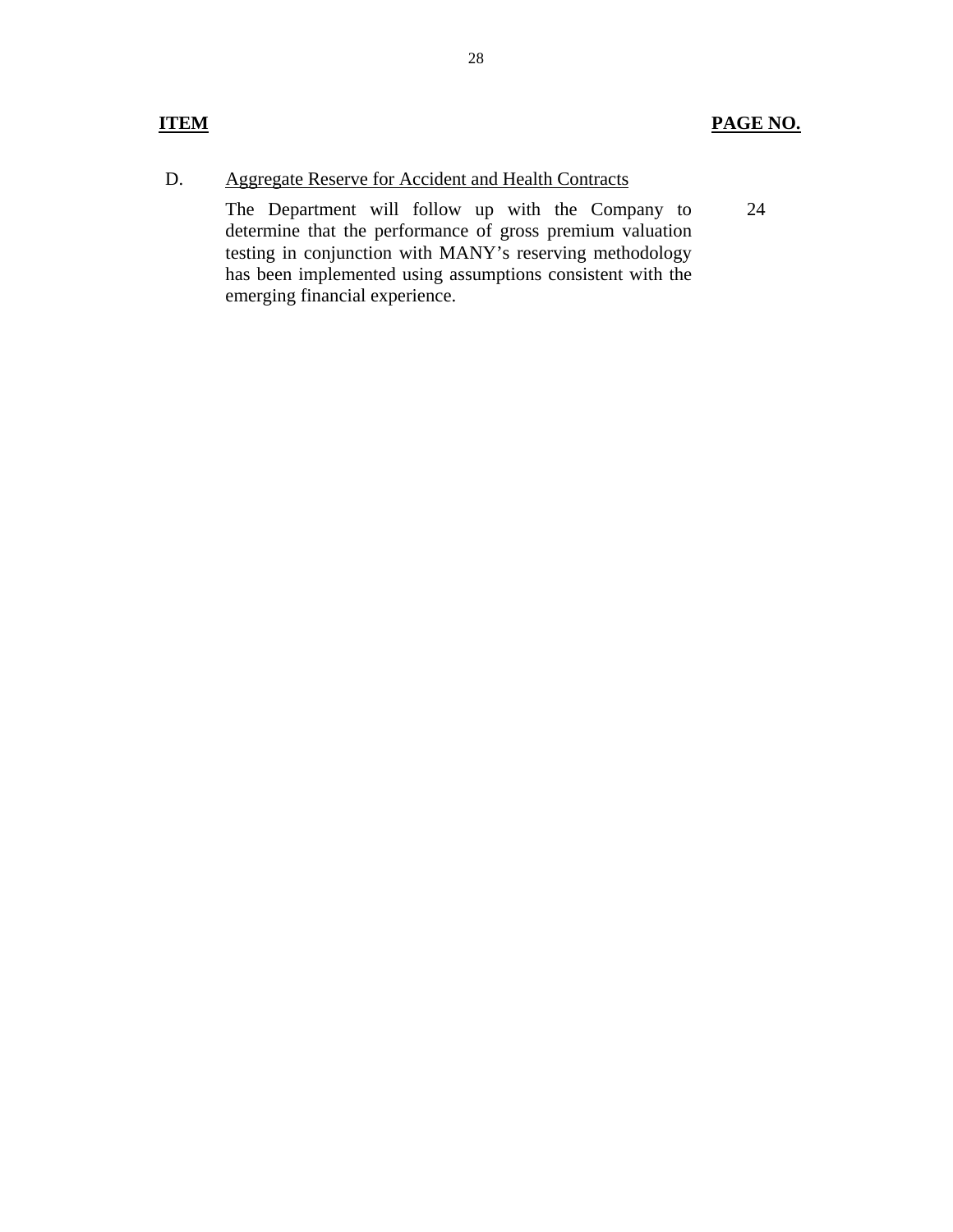# **APPENDIX A**

# **INFORMATION SYSTEMS REVIEW**

**Conducted by: Ernst & Young, LLP**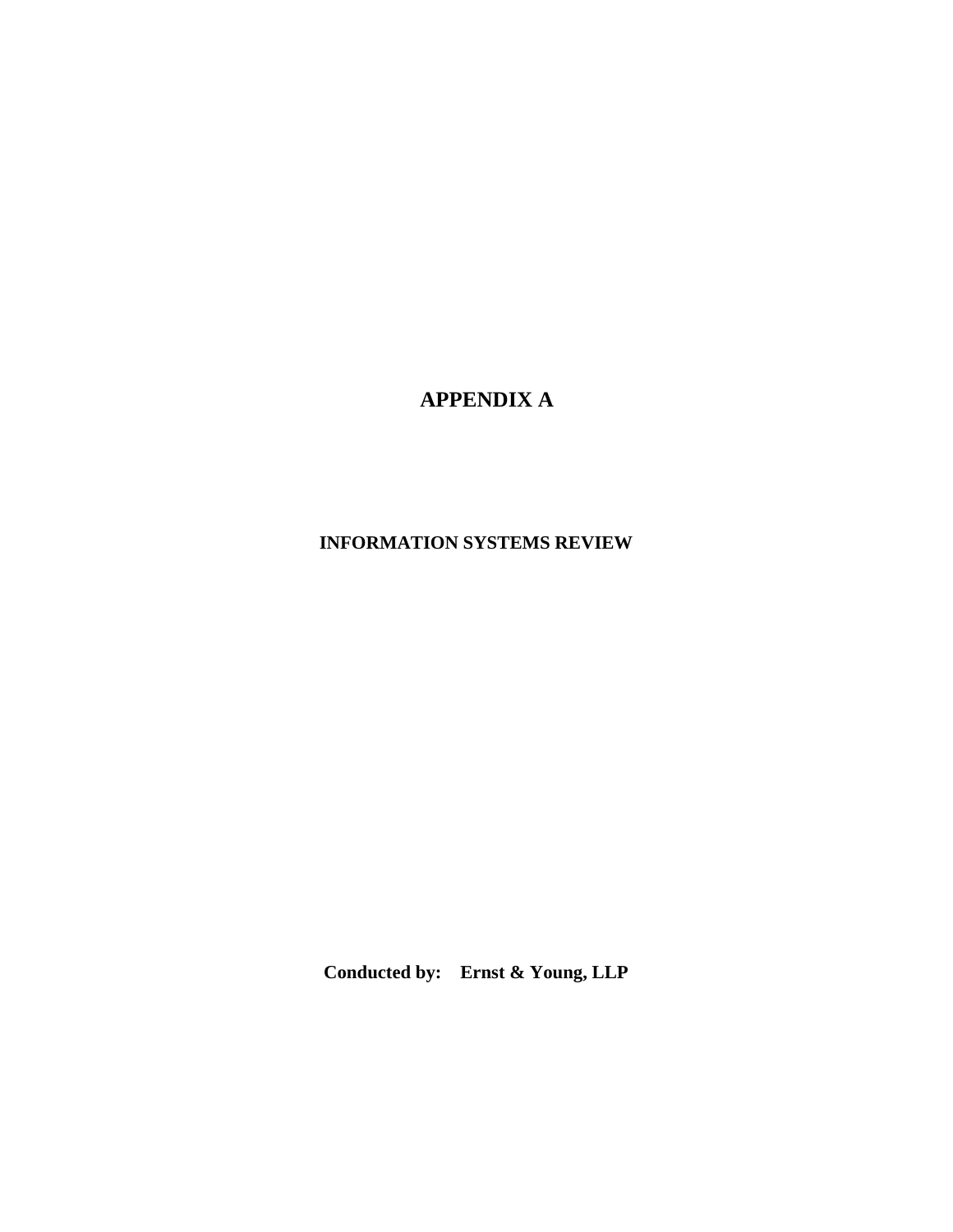# **TABLE OF CONTENTS**

# **ITEM NO. PAGE NO.**  1. Scope and objectives of the examination 2 [2. Areas examined 3](#page-4-0) [3. Summary of significant findings 5](#page-6-0) 4. Summary of comments and recommendations 7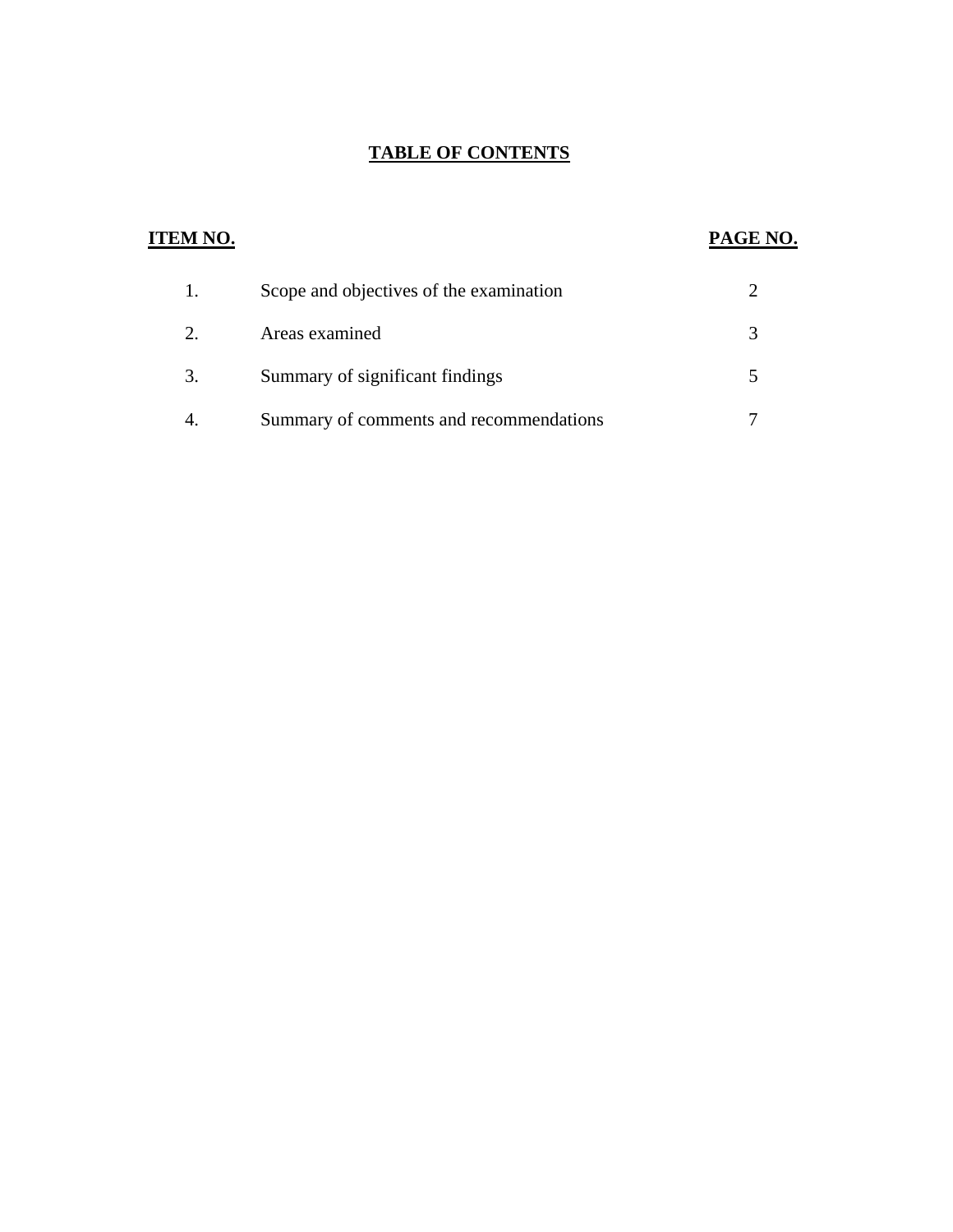#### **1. SCOPE AND OBJECTIVES OF THE EXAMINATION**

Information Technology (IT) at Excellus Health Plan, Inc. (Excellus), which is also used by MANY, supports the delivery of services and products and provides support for all management processes. The objective of the IT control evaluation is to assist the New York State Insurance Department (the "Department") in developing a risk-based strategy for setting the examination scope and objectives, and in identifying the appropriate procedures necessary to support the overall examination strategy. In order to accomplish this objective, Ernst & Young, LLP ("E&Y") reviewed the general controls regarding Excellus' processing environment and reviewed certain controls of the applications that were determined to be financially significant by the Department.

#### Examination Limitations

The general controls as examined were identified through discussions with Excellus' IT management and a review of control documentation. This is not an attest report in conjunction with the American Institute of Certified Public Accountants (AICPA) standards. This report provides information about the condition of risks and internal controls as of December 31, 2006. Future changes in environmental factors and actions by personnel may significantly and adversely impact these risks and controls in ways that this report did not and cannot anticipate.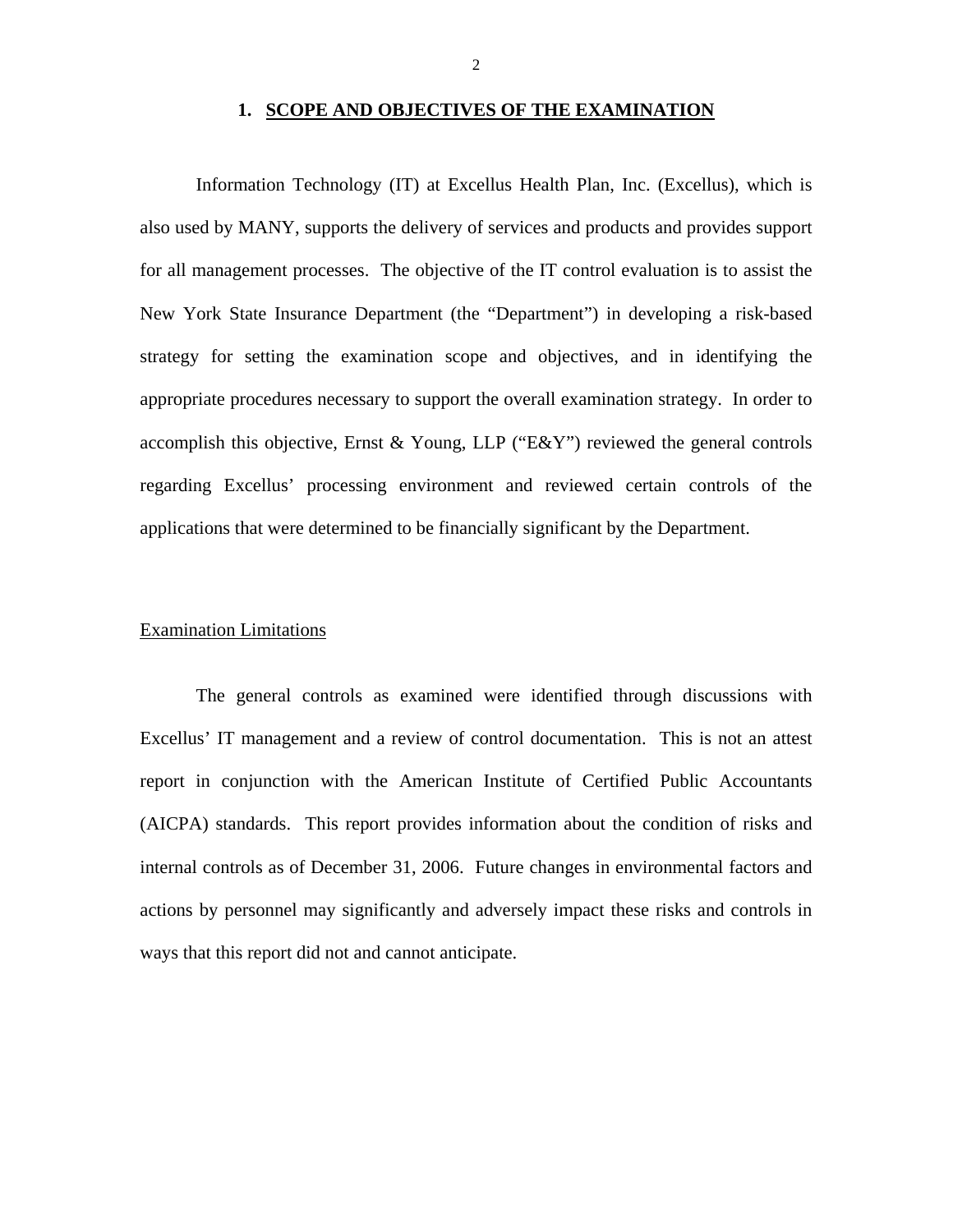#### **2***.* **AREAS EXAMINED**

The general controls reviewed during this examination consisted of 14 categories. Those 14 categories can be further grouped into the following risk areas: management risks (associated with supporting IT management processes), transaction risks (associated with service or product delivery), and infrastructure risks (associated with the IT hardware and software supporting business processes). The general control categories are described as follows:

#### **Management Risks:**

- **Management controls over the IT Department** Delivery of services and products and support for IT management processes.
- **Organizational controls over the IT Department** Adequacy of resources and separation of duties between application development and maintenance, computer operations and data entry.
- **Documentation controls over applications** Appropriate documentation exists for new applications and changes.
- **Contingency planning controls** The data center has a valid disaster recovery plan and the plan covers the applications identified by the Department as critical. The disaster recovery plan is tested and integrated with an overall business resumption plan. Also, critical data is "backed-up" and that these back-up files are stored in a secure manner.
- without exposing the Company to unnecessary financial risk. • **Personal computers** – Personal computers are utilized in an appropriate manner
- **Service agreements** Service agreements with outside vendors cover provisions for loss of data and processing ability that could affect the output of financial data.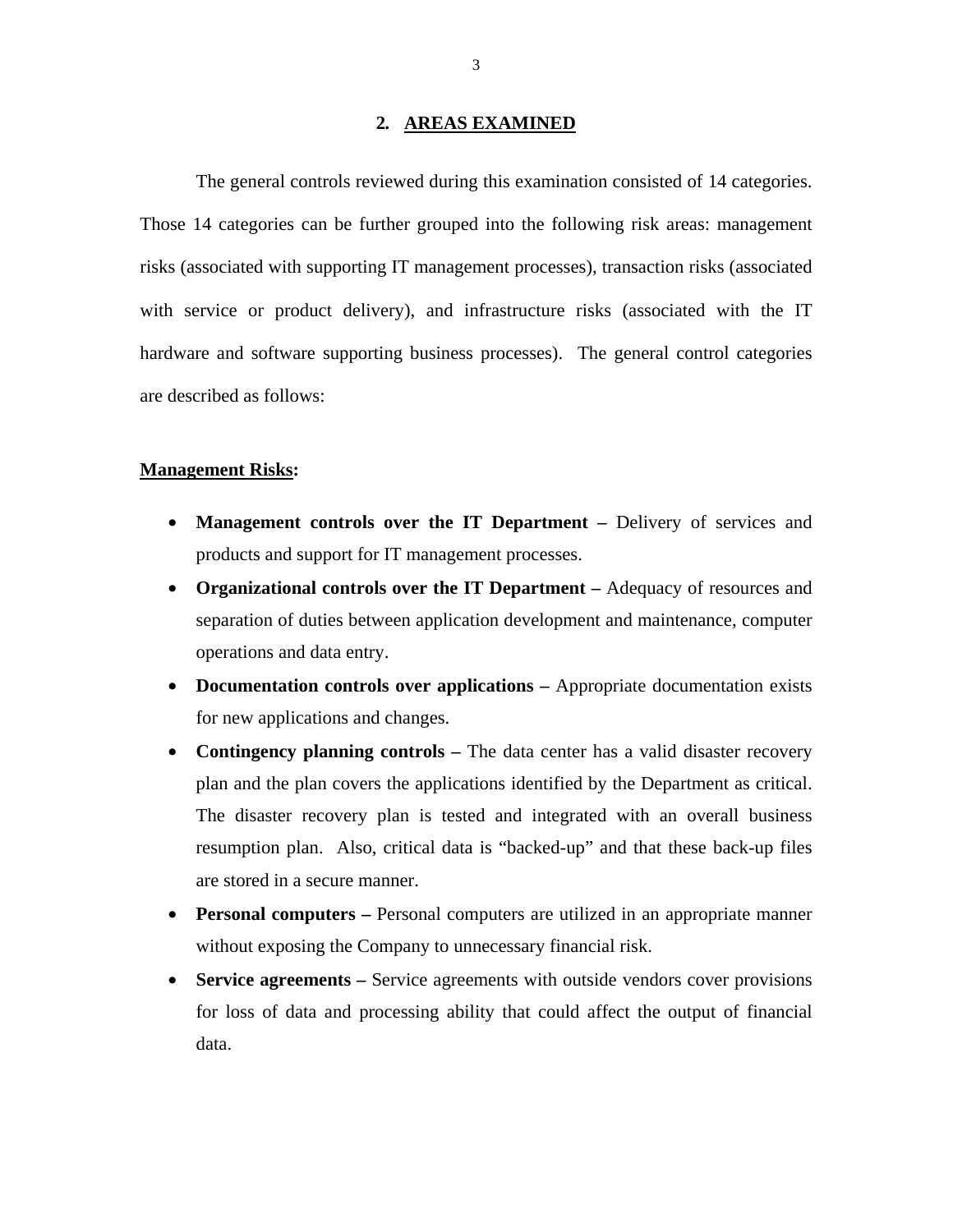#### **Transaction Risks:**

- **Processing controls over critical applications** Data is transmitted completely and accurately, input edits are working as intended and detected errors are corrected timely.
- **Converted systems –** Transactions processed on newly developed or converted systems do not work as intended and errors can occur.

### **Infrastructure Risks:**

- **Controls over changes to applications** Users and IT department personnel approve modifications before they are implemented into the production environment.
- **Controls over system and application programming and development**  Application programming and development modifications are performed in a controlled manner and are adequately tested before they are moved into production.
- **Operations controls –** Performance and problem resolution are monitored and the data center processes company information in a controlled manner. Also, the procedures for handling critical data and scheduling critical computer programs are monitored and controls are in place to maintain an environmentally secured data center.
- **Logical and physical security** Employees are granted access to *only* the information they need to perform their assigned job duties and computing resources are adequately protected so that access is restricted to appropriate personnel.
- **Local Area Networks (LAN)** Changes to the LAN are documented and implemented in a controlled manner and LAN access is granted for business purposes only.
- **Wide Area Networks (WAN) –** Changes to the WAN are documented and sensitive financial data transmitted on the WAN is adequately protected.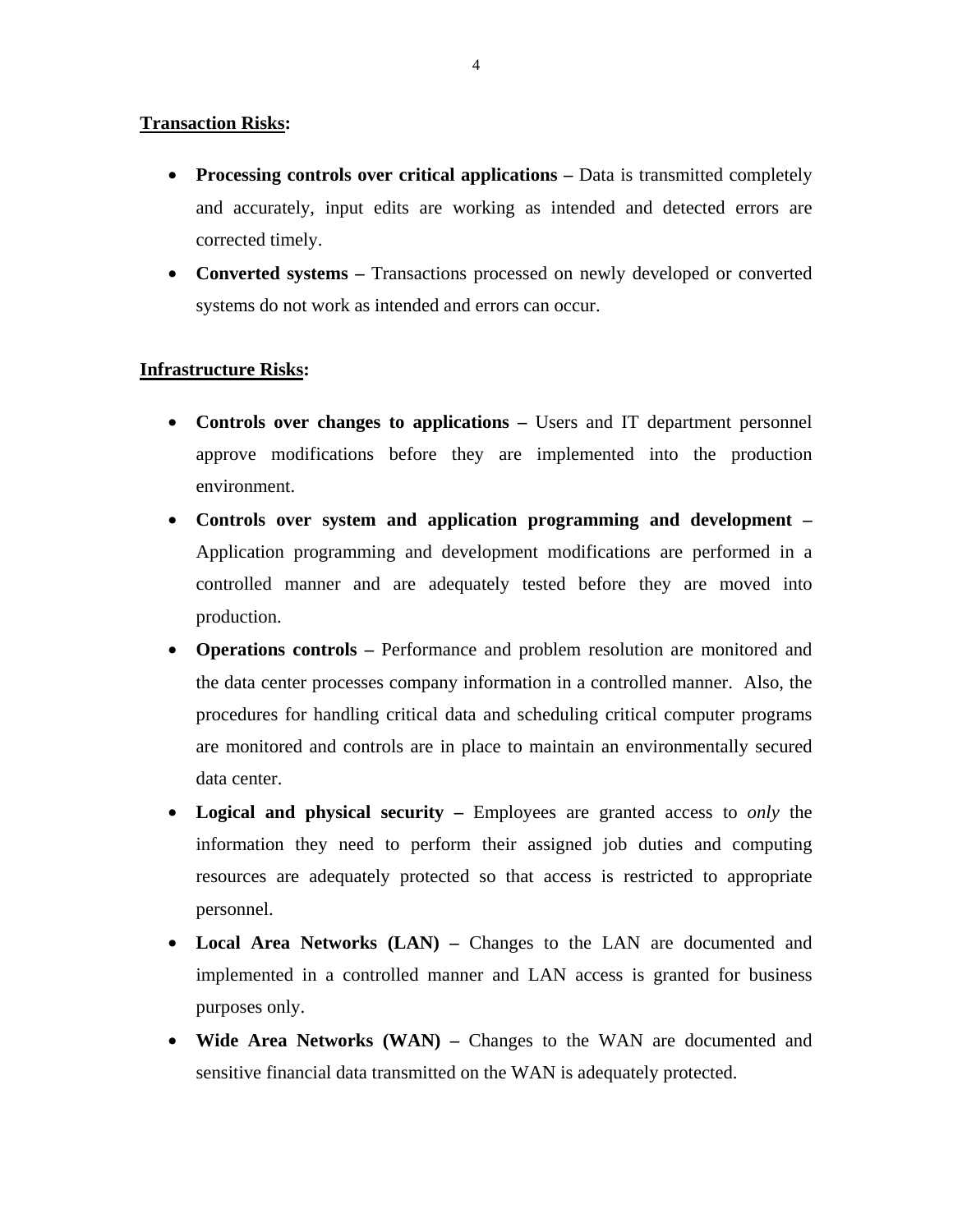#### **3. SUMMARY OF SIGNIFICANT FINDINGS**

#### A. MedAmerica Insurance Company of New York - Claims System Logical Security

#### Description and Risk

Management is currently using a Microsoft Access database to process claims for the MANY business. Through discussions with management, E&Y determined that this system does not enforce effective logical security and segregation of duty controls. As a result, an individual could both initiate and approve claims.

It is recommended that Company management ensure that critical transactions are segregated, logged and reviewed.

The Company has reported to the Department that its operating systems have now been updated to implement these controls.

# B. MedAmerica Insurance Company of New York - Eclipse Application Change Control

#### Description and Risk

 The process for managing changes on the "Eclipse" system, the application used by MANY to help manage its billing and enrollment process, is not adequately controlled. During their review, E&Y noted that developers were responsible for migrating all changes for the "Eclipse" applications, as well as all databases related to this application, into production. E&Y also noted that a log of changes is maintained, but that this log is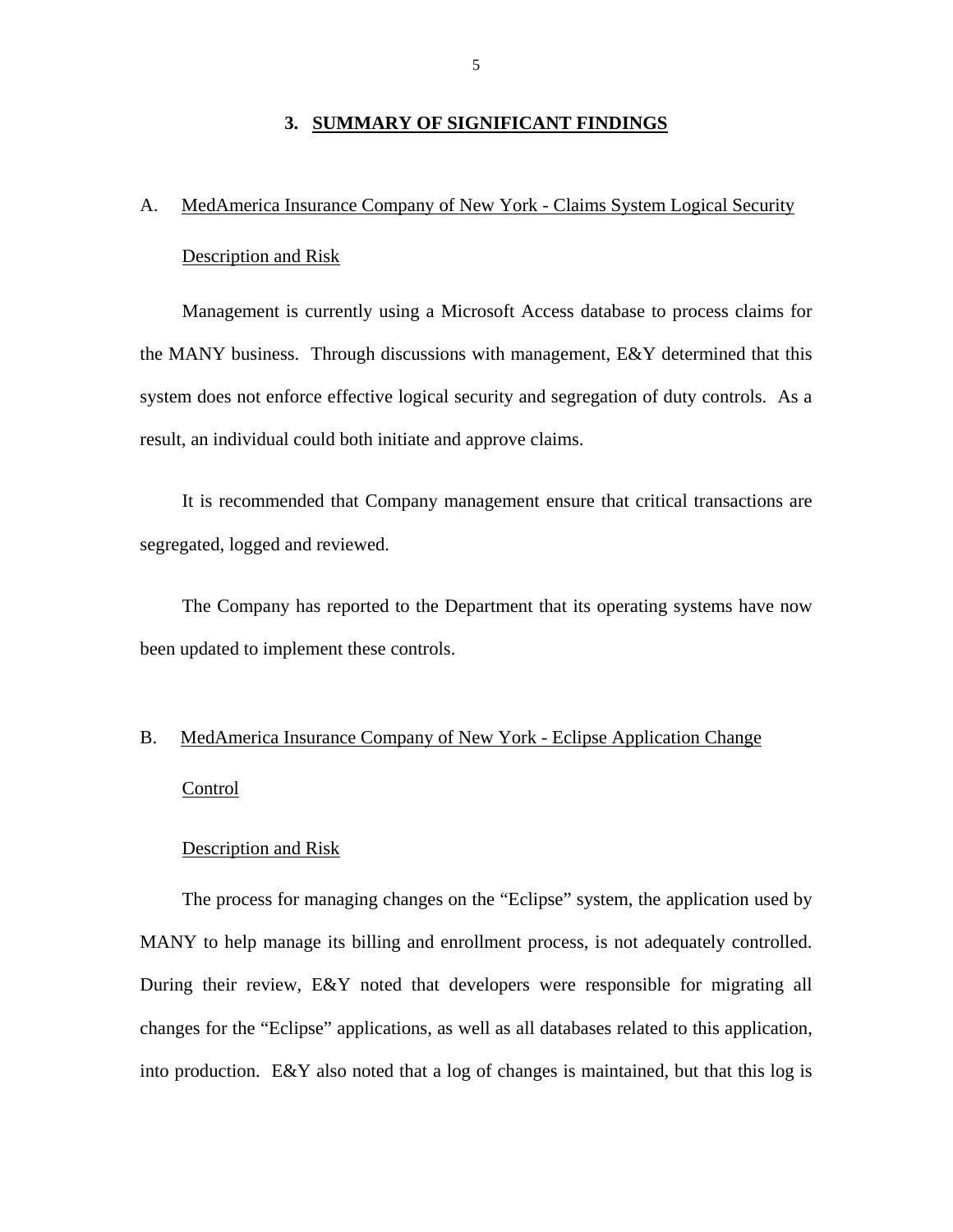manually updated by developers. As a result, programmers could circumvent Excellus' formal change management process by either inadvertently or maliciously altering data and/or programs.

 and is using CVS for the Eclipse application. A lack of version control increases the risk Currently, MANY is using VSS Business Solutions (VSS) for version and source control over their web services, but they do not use it for changes made to the Eclipse application. As of the date of this report, the Company has reported that it completely migrated from VSS to Concurrent Versions System (CVS) for version and source control, that code being worked on by multiple developers could be overwritten in the development environment. Ultimately, this change could be implemented into the production environment, which could introduce program problems.

It is recommended that Company management remove developer access to production, or systematically log and review all changes that are being made by developers. It is further recommended that Company management implement a version control package to help manage concurrent development.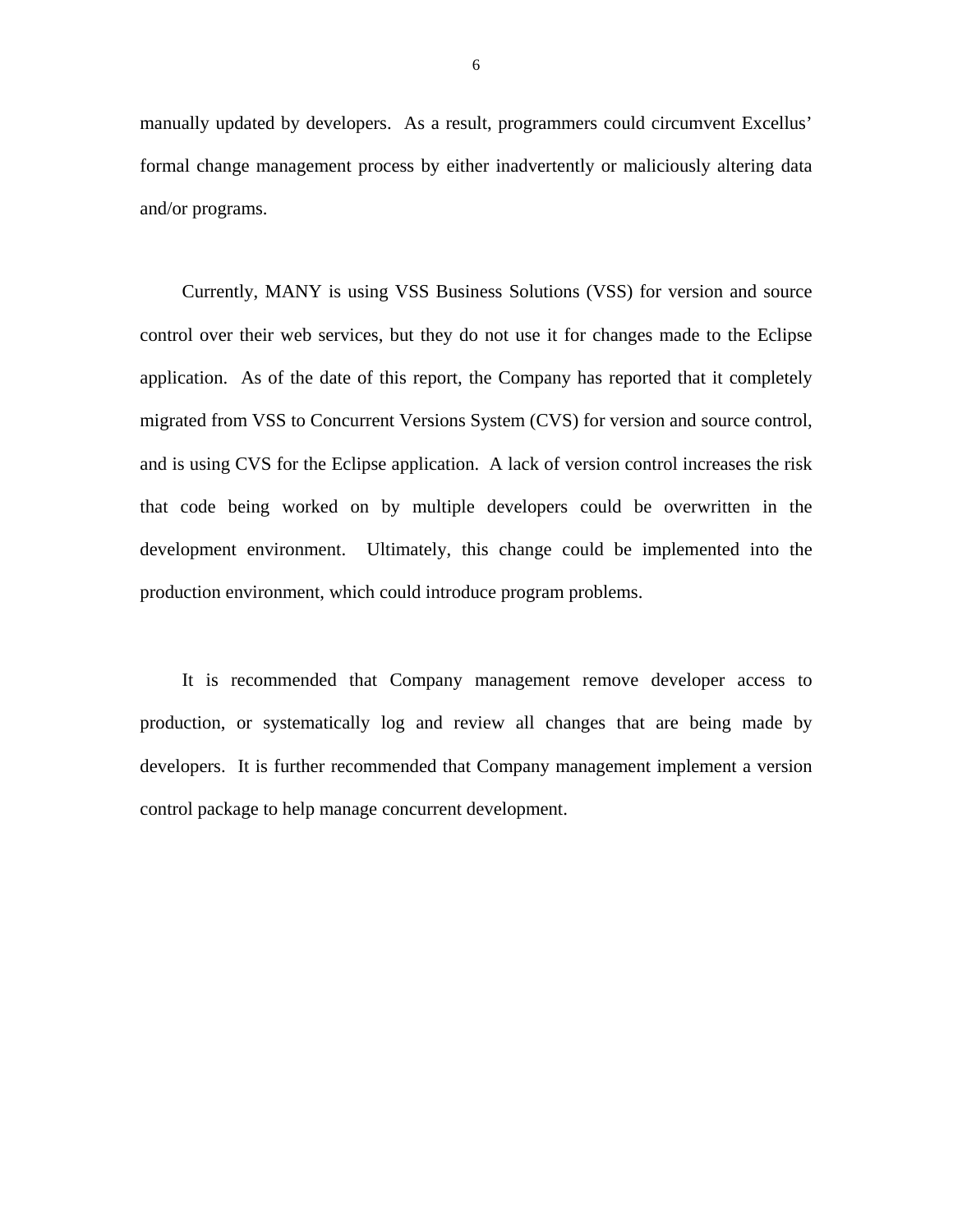## **4. SUMMARY OF COMMENTS AND RECOMMENDATIONS**

### **ITEM PAGE NO.**

5

#### A. MedAmerica Insurance Company of New York - Claims System Logical Security

It is recommended that Company management ensure that critical transactions are segregated, logged and reviewed.

The Company has reported to the Department that its operating systems have now been updated to implement these controls.

#### B. MedAmerica Insurance Company of New York – Eclipse Application Change Control

It is recommended that Company management remove developer access to production, or systematically log and review all changes that are being made by developers. It is further recommended that Company management implement a version control package to help manage concurrent development.

6